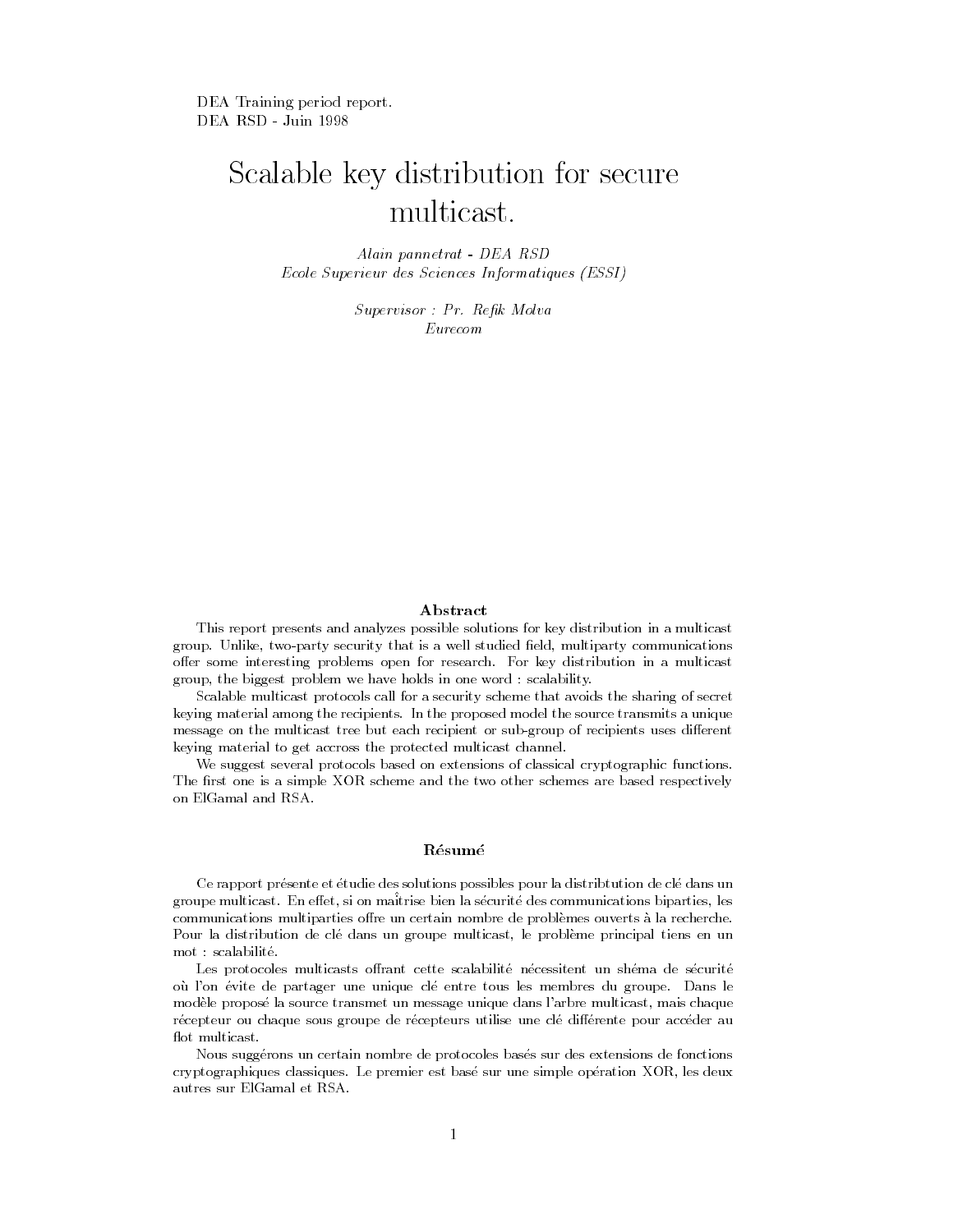# Contents

| $\bf{I}$         |                                                                                                                                          | <b>Background</b>                                                                                                                                                                                                                       | 6              |  |  |  |  |  |  |  |  |  |
|------------------|------------------------------------------------------------------------------------------------------------------------------------------|-----------------------------------------------------------------------------------------------------------------------------------------------------------------------------------------------------------------------------------------|----------------|--|--|--|--|--|--|--|--|--|
| 1                |                                                                                                                                          | Mutiparty security                                                                                                                                                                                                                      | 6              |  |  |  |  |  |  |  |  |  |
| $\boldsymbol{2}$ |                                                                                                                                          | Multicast groups versus ordinary groups                                                                                                                                                                                                 | 6              |  |  |  |  |  |  |  |  |  |
|                  | $2.1\,$                                                                                                                                  |                                                                                                                                                                                                                                         | 6              |  |  |  |  |  |  |  |  |  |
|                  | 2.2                                                                                                                                      |                                                                                                                                                                                                                                         | $\overline{7}$ |  |  |  |  |  |  |  |  |  |
|                  |                                                                                                                                          |                                                                                                                                                                                                                                         |                |  |  |  |  |  |  |  |  |  |
|                  | <b>Problem Statement</b><br>П                                                                                                            |                                                                                                                                                                                                                                         |                |  |  |  |  |  |  |  |  |  |
| 3                |                                                                                                                                          | Objectives                                                                                                                                                                                                                              | 9              |  |  |  |  |  |  |  |  |  |
| Model            |                                                                                                                                          |                                                                                                                                                                                                                                         |                |  |  |  |  |  |  |  |  |  |
| 4                |                                                                                                                                          |                                                                                                                                                                                                                                         | 9              |  |  |  |  |  |  |  |  |  |
| Ш                |                                                                                                                                          | Solution                                                                                                                                                                                                                                | 11             |  |  |  |  |  |  |  |  |  |
|                  |                                                                                                                                          |                                                                                                                                                                                                                                         |                |  |  |  |  |  |  |  |  |  |
| 5                |                                                                                                                                          | The XOR tree.                                                                                                                                                                                                                           | 11             |  |  |  |  |  |  |  |  |  |
|                  | 5.1                                                                                                                                      |                                                                                                                                                                                                                                         | 11             |  |  |  |  |  |  |  |  |  |
|                  | 5.2                                                                                                                                      |                                                                                                                                                                                                                                         | 12             |  |  |  |  |  |  |  |  |  |
|                  | 53                                                                                                                                       |                                                                                                                                                                                                                                         | 12             |  |  |  |  |  |  |  |  |  |
|                  |                                                                                                                                          | 5.3.1<br>Group dynamics                                                                                                                                                                                                                 | 12             |  |  |  |  |  |  |  |  |  |
|                  |                                                                                                                                          | $5.3.2\,$<br>Security overhead                                                                                                                                                                                                          | 13             |  |  |  |  |  |  |  |  |  |
|                  |                                                                                                                                          | 533                                                                                                                                                                                                                                     | 13             |  |  |  |  |  |  |  |  |  |
|                  |                                                                                                                                          | 5.3.4                                                                                                                                                                                                                                   | 13             |  |  |  |  |  |  |  |  |  |
|                  | 5.4                                                                                                                                      | Conclusion for the XOR scheme.                                                                                                                                                                                                          | 13             |  |  |  |  |  |  |  |  |  |
| 6                |                                                                                                                                          | Mathematical considerations.                                                                                                                                                                                                            | 13             |  |  |  |  |  |  |  |  |  |
|                  | 6.1                                                                                                                                      | Modular arithmetics research research resources in the set of the set of the set of the set of the set of the set of the set of the set of the set of the set of the set of the set of the set of the set of the set of the se          | 14             |  |  |  |  |  |  |  |  |  |
|                  |                                                                                                                                          | 6.1.1<br>Exponentiation                                                                                                                                                                                                                 | 14             |  |  |  |  |  |  |  |  |  |
|                  |                                                                                                                                          | 6.1.2                                                                                                                                                                                                                                   | 14             |  |  |  |  |  |  |  |  |  |
|                  |                                                                                                                                          | 6.1.3                                                                                                                                                                                                                                   | 15             |  |  |  |  |  |  |  |  |  |
|                  | 6.2                                                                                                                                      |                                                                                                                                                                                                                                         | 15             |  |  |  |  |  |  |  |  |  |
|                  |                                                                                                                                          | 6.2.1<br>Basic properties and containing the contact of the set of the set of the set of the set of the set of the set of the set of the set of the set of the set of the set of the set of the set of the set of the set of the set of | 16             |  |  |  |  |  |  |  |  |  |
|                  |                                                                                                                                          | 6.2.2                                                                                                                                                                                                                                   | 16             |  |  |  |  |  |  |  |  |  |
|                  |                                                                                                                                          | 6.2.3                                                                                                                                                                                                                                   | 17             |  |  |  |  |  |  |  |  |  |
|                  |                                                                                                                                          | 6.2.4                                                                                                                                                                                                                                   | 17             |  |  |  |  |  |  |  |  |  |
|                  | 6.3                                                                                                                                      |                                                                                                                                                                                                                                         | 18             |  |  |  |  |  |  |  |  |  |
|                  |                                                                                                                                          | 6.3.1                                                                                                                                                                                                                                   | 18             |  |  |  |  |  |  |  |  |  |
|                  |                                                                                                                                          | 6.3.2<br>Consequences in cryptography.                                                                                                                                                                                                  | 18             |  |  |  |  |  |  |  |  |  |
|                  |                                                                                                                                          | 6.33                                                                                                                                                                                                                                    | 19             |  |  |  |  |  |  |  |  |  |
| 7                |                                                                                                                                          | The DH tree.                                                                                                                                                                                                                            | 19             |  |  |  |  |  |  |  |  |  |
|                  | Description<br>7.1<br>a construction of the construction of the construction of the construction of the construction of the construction |                                                                                                                                                                                                                                         |                |  |  |  |  |  |  |  |  |  |
|                  |                                                                                                                                          | 7.1.1                                                                                                                                                                                                                                   | 19<br>19       |  |  |  |  |  |  |  |  |  |
|                  |                                                                                                                                          |                                                                                                                                                                                                                                         |                |  |  |  |  |  |  |  |  |  |
|                  |                                                                                                                                          | 7.1.2<br>Generalization<br>the contract of the contract of the contract of the contract of the contract of the contract of                                                                                                              | 21             |  |  |  |  |  |  |  |  |  |
|                  | 7.2                                                                                                                                      | Meeting the objectives                                                                                                                                                                                                                  | 21             |  |  |  |  |  |  |  |  |  |
|                  |                                                                                                                                          | 7.2.1                                                                                                                                                                                                                                   | 21             |  |  |  |  |  |  |  |  |  |
|                  |                                                                                                                                          | 7.2.2                                                                                                                                                                                                                                   | 22             |  |  |  |  |  |  |  |  |  |
|                  |                                                                                                                                          | 7.2.3                                                                                                                                                                                                                                   | 22             |  |  |  |  |  |  |  |  |  |
|                  |                                                                                                                                          | 724<br>Partitioning                                                                                                                                                                                                                     | 22             |  |  |  |  |  |  |  |  |  |

7.2.4 Partitioning . . . . . . . . . ................... 22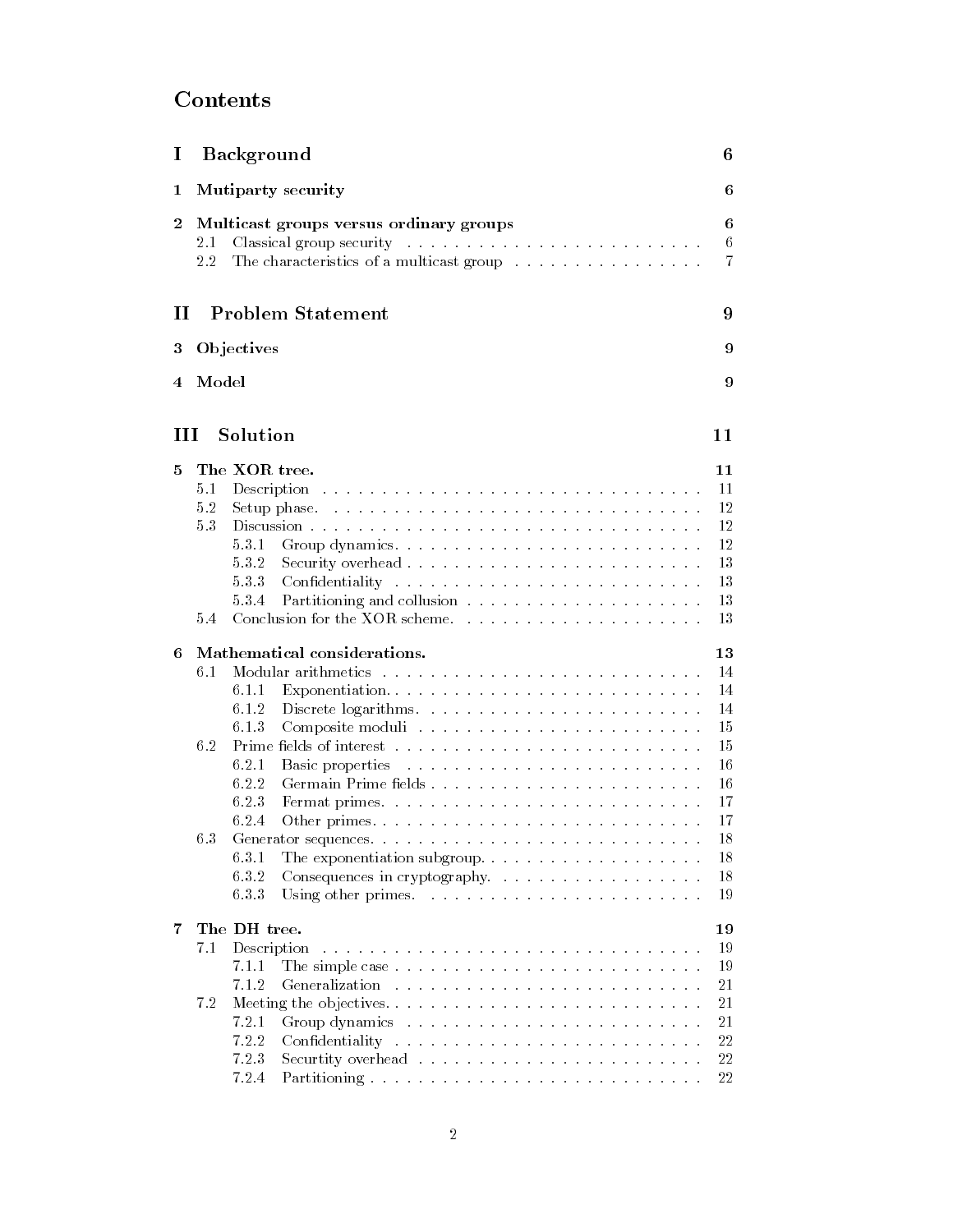|              |     | 7.2.5<br>Collusion and a contract the contract of the contract of the contract of the contract of the contract of the contract of the contract of the contract of the contract of the contract of the contract of the contract of the c<br>-22 |  |
|--------------|-----|------------------------------------------------------------------------------------------------------------------------------------------------------------------------------------------------------------------------------------------------|--|
|              |     | 726                                                                                                                                                                                                                                            |  |
|              | 7.3 | Attacks research research research research research research<br>-24                                                                                                                                                                           |  |
| 8            |     | The RSA tree.<br>24                                                                                                                                                                                                                            |  |
|              | 8.1 | 24                                                                                                                                                                                                                                             |  |
|              | 8.2 | -25                                                                                                                                                                                                                                            |  |
|              | 83  | Attacks research and a contract of the contract of the contract of the contract of the contract of the contract of the contract of the contract of the contract of the contract of the contract of the contract of the contrac<br>-25          |  |
| 9            |     | Future work.<br>26                                                                                                                                                                                                                             |  |
|              | 9.1 | Implementation issues resources and contained a series of the series of the series of the series of the series of the series of the series of the series of the series of the series of the series of the series of the series<br>-26          |  |
|              | 9.2 | Possible directions with a contract the contract of the contract of the contract of the contract of the contract of the contract of the contract of the contract of the contract of the contract of the contract of the contra<br>-26          |  |
|              |     |                                                                                                                                                                                                                                                |  |
| IV.          |     | Appendix<br>29                                                                                                                                                                                                                                 |  |
| $\mathbf{A}$ |     | 29                                                                                                                                                                                                                                             |  |
|              |     | Shared polynomials<br>29                                                                                                                                                                                                                       |  |
|              |     | -29                                                                                                                                                                                                                                            |  |
|              |     | 29<br>A.1.2                                                                                                                                                                                                                                    |  |
|              | A 2 | Encryption and decryption                                                                                                                                                                                                                      |  |
|              |     | 30                                                                                                                                                                                                                                             |  |
|              |     | A.2.1 Constructing a shared polynomial<br>30<br>A group public key agreement.<br>31<br>A 2 2                                                                                                                                                   |  |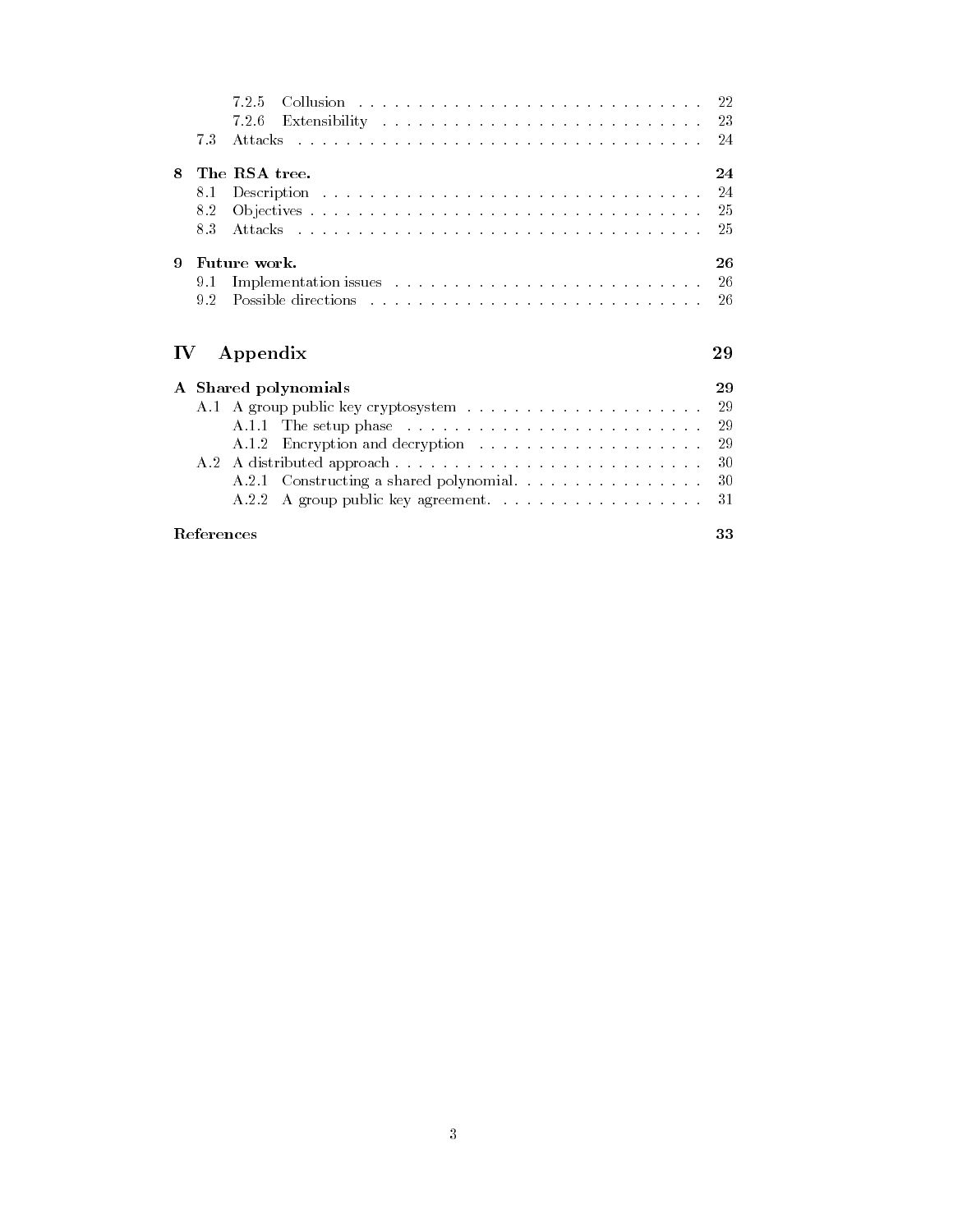# Acknowledgments

I would particularly like to thank Pr. Refik Molva for giving me the chance to work in computer security and for always keeping his office door open to me. I would like to thank Sergio for taking the time to share some ideas and letting me have access to the "cookbook" [1]. My thoughts also go the cool german speaking guys in the lab, the cheerfull doctorants and all the staff at Eurecom.

Eurecom's research is partially supported by its industrial members: Ascom, Cegetel, France Telecom, Hitachi, IBM France, Motorola, Swisscom, Texas Instru ments, and Thomson CSF.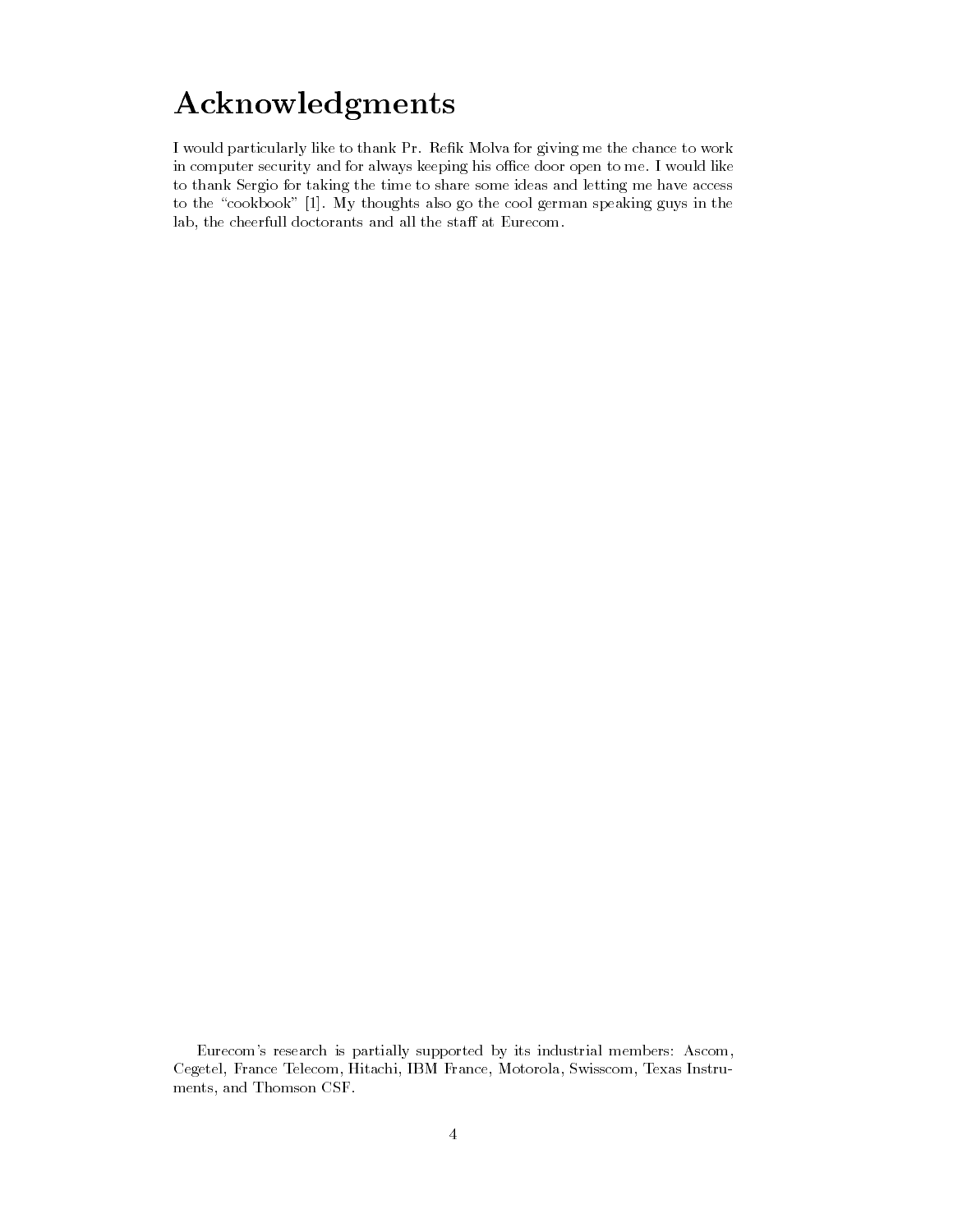# Introduction

As "groupware", "multicast" or other group oriented protocols get more popular, there is a growing need to implement security in a multiparty context. This is particularly true in open environments such as the Internet. Multiparty security may involve condentiality, integrity, authentication, non-repudiation and also new specic problems. The Corporate Communication department at Eurecom is naturally showing a great interest in that area which will probably be the opportunity of great developments in modern open networks.

The original subject of this internship started as an open theme : "multiparty" security". It was norrowed down to multicast key distribution aspects after some interesting ideas seemed to emerge through discussions and graffiti on the drawing board. Nevertheless partial work also arose in the more generic field of group security as shown in Appendix.

This report is divided in three parts.

The first part reviews multiparty security in general, giving some ideas of how different it can be from two-party security. Focus is put on group security and some specic problems related to key distribution in multicast groups are highlighted. Scalability issues are identified as the central problem.

The second part concentrates on the core problem statement, giving the objectives that should be fulllled to do key distribution in a multicast group. A partitioning model designed to cope with the scalability issues is presented. It is highly correlated to the multicast routing tree structure.

Finally, in the third part, solutions are presented with some analyses. First a XOR pad scheme is used. Its natural weakness motivates the study of one way functions based on simple extensions to classical public key cryptosystems such as ElGamal and RSA. The ElGamal scheme has the added feature of source authentication while the RSA scheme offers a higher degree of security.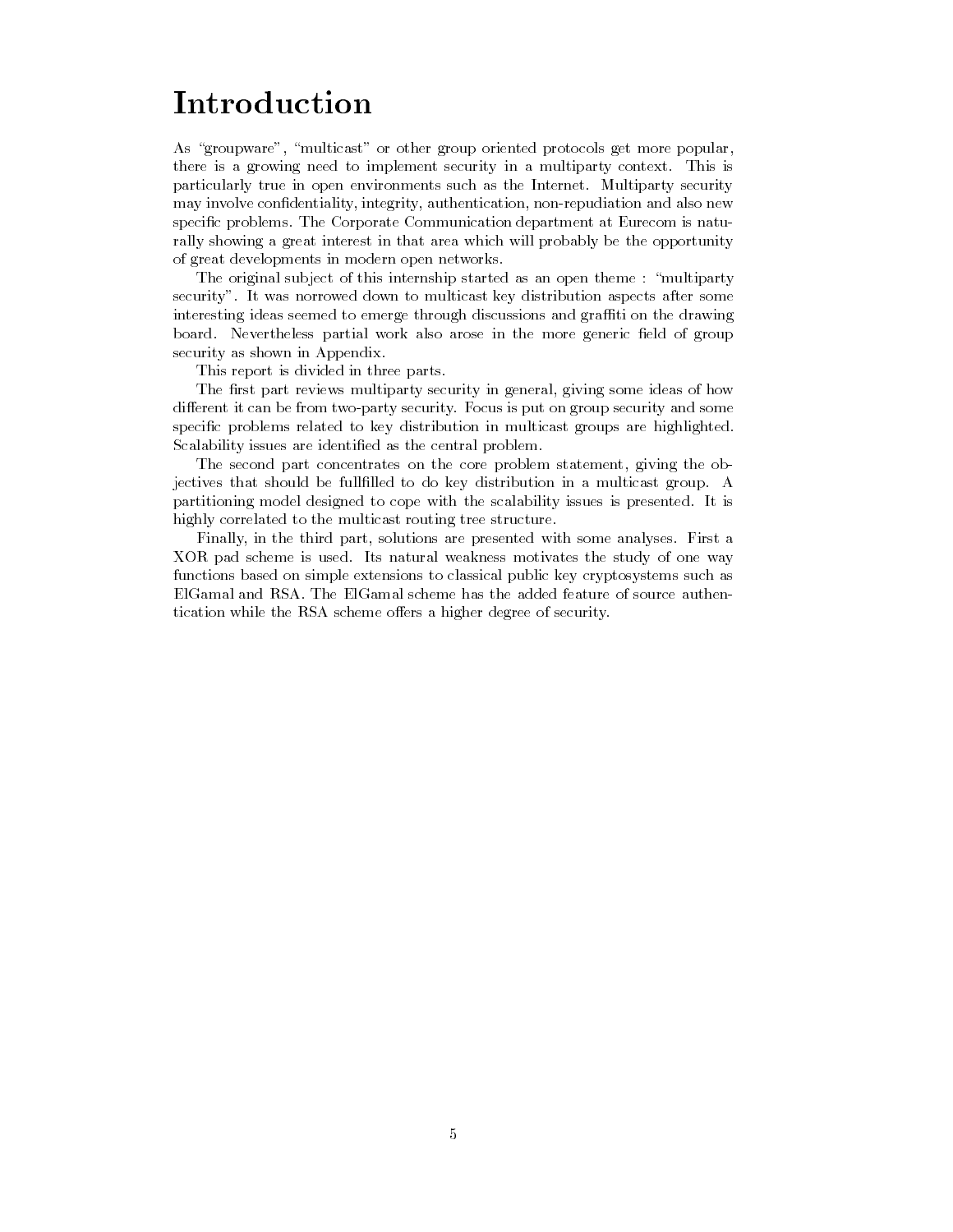# Background

#### Mutiparty security  $\mathbf 1$

Intuitively one might think that most group security protocols could just be extensions of well known two-party protocols. This is not always true. First of all, in the two-party case it's easy to define what a session is, at the security level. It starts when the two end users have setup their security parameters to communicate with each other and ends when one of the two participants exits from the session. In the multiparty case, things are different, the definition of a session depends much more on the context. For example, a protocol may require a fixed number of participants or a dynamic number of participants. In these two different cases, the meaning of a session is different.

Some protocols must be redefined in the multiparty case. A good example is group signatures. If someone signs a document electronically on behalf of a group, should a trusted party be able to identify the signer in case of a problem our should the protocol be absolutely anonymous even to the group members ?

Hence adapting, creating and evaluating protocols for the multiparty case offers plenty of problems to explore.

#### $\overline{2}$ 2 Multicast groups versus ordinary groups

Multicast is now clearly in the mainstream focus. Popular computer magazines feature articles about it and as it gets a wider audience, need for security will probably arise. In the extreme case we can imagine a multicast pay-per-view TV, which will require the multicast stream to be protected from users that are not registered by the broadcaster. Ideally we would like to provide condentiality services for multicast groups. There are protocols to achieve this in groups but they do not appear to be adaptable to the multicast case.

#### 2.1 Classical group security

Group security schemes usually come in two flavors : distributed or centralized. In the distributed case, all users exchange messages to setup the parameters needed to perform the security objectives. Authority-managed groups involve a trusted host that manages the security of the group.

To offer confidentiality, the goal of such procedures is to do key distribution or key agreement. This often means that all the users that want to do secure group communications agree on the same key or share some common piece of information.

Key agreement. In the distributed case, members of a group generally arrange in a "virtual ring" and pass around information needed to create a common session key. A good example of key agreement is the extention of the Diffie-Hellman scheme to groups described in [10] and [11].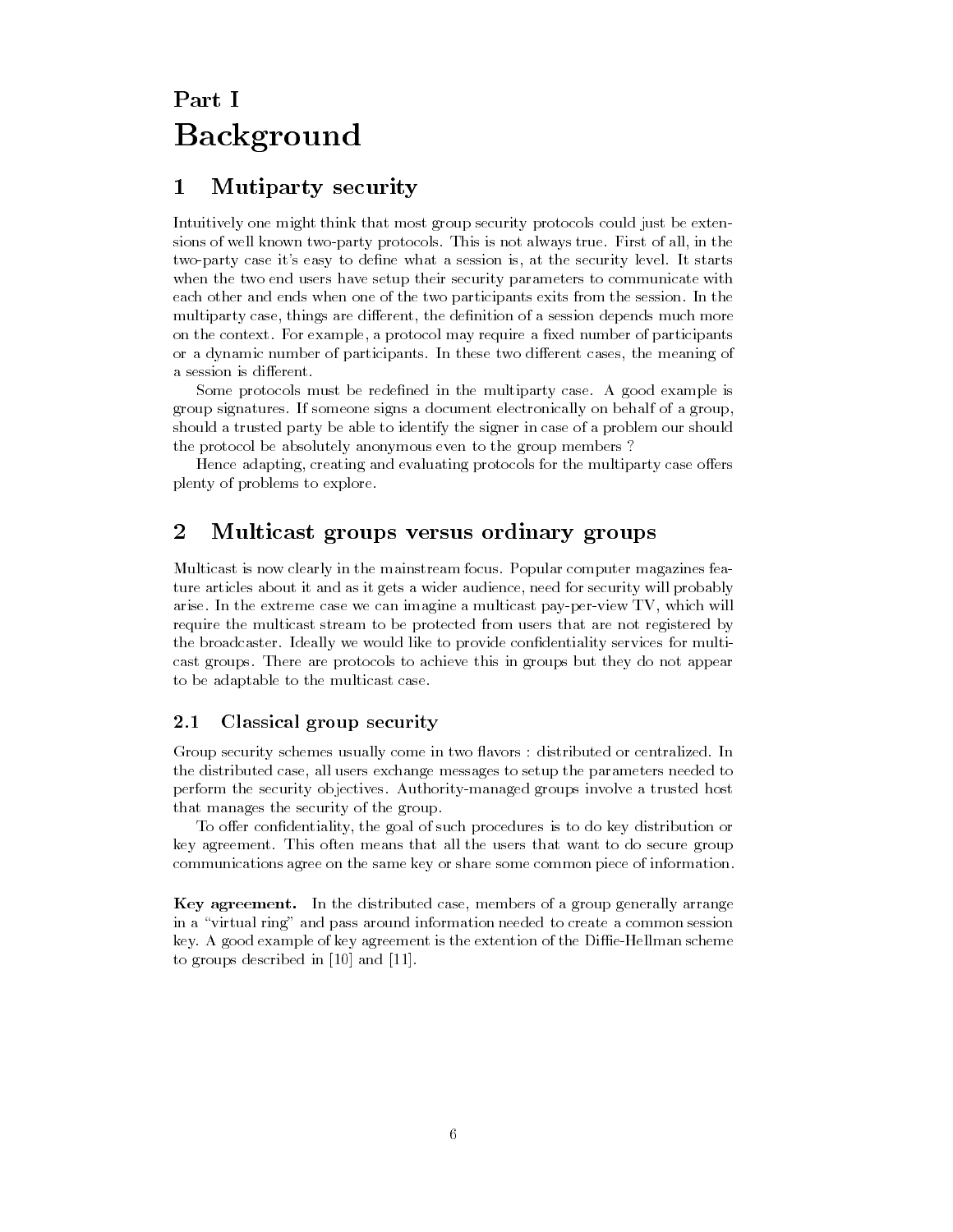

(a) Distributed key agreement.

Adding or removing a member often means a new computation round.

Key distribution. In an authority centered model, a trusted host distributes session keys to members wishing to communicate together.



(b) Authority managed key distribution.

Here, if adding a member is not too much of a problem, removing one still means redistributing a new key to all remaining members.

Related work. Appendix A describes a method to create a group public key system. As an aside to our work we have shown how to transform the original authority-managed scheme into a completely distributed scheme.

## 2.2 The characteristics of a multicast group

A good source to apprehend the specic requirements of multicast security is in [7]. We will recall some of the concepts defined there with a few remarks while focussing on key distribution. Two other good ressources are [13] and [12].

First of all, multicast in inherently less secure than unicast, because there is no control on who can subscribes to a group. Interception of traffic is made a lot easier. Access control has been proposed in [8] extending IGMP, but this will clearly not provide enough security in a large group, specially in terms of condentiality. On the other hand access control might partially prevent denial of service, by stopping or at least reducing unwanted traffic from polluting a multicast datastream.

The second characteristic of a multicast group is its dynamism. As we previously stated, in the unicast case, a session is clearly defined. The key used between two users is generally the same from the beginning to the end of the session. The situation is completely different in a multicast group, if users are expected to join and leave the group at any time. In fact we can view JOIN and LEAVE operations as a time slicing procedure of a secure multicast group.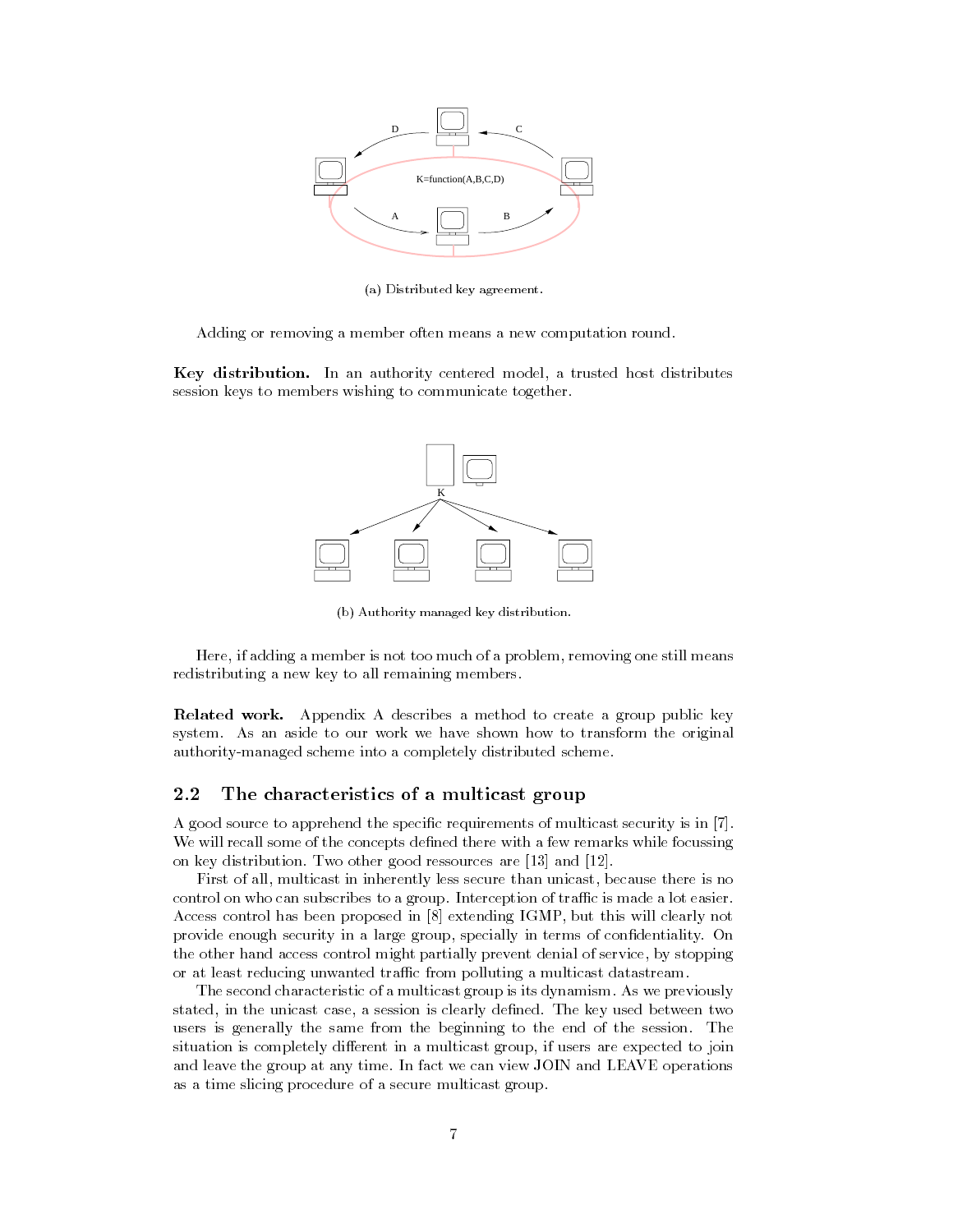

(c) Key change enduced time slicing.

If a user leaves a group, he should not have access to future communications. Therefore, the key should change upon departure of a user. This is the "one affects all" core problem of multicast key distribution. This also holds most of the time when a user joins the group : he should not have access to past data. Hence the keying material should change on every JOIN/LEAVE operation.

The third obvious characteristic is that the size of the multicast packets should not grow with the size of the multicast group. In fact this means that the security payload added to the multicast data should be independent of the group size. The example in Appendix A is clearly not a candidate. We cannot simply encrypt the time slice session key with each member's public key in the group or haveakey that grows with member addition.

Trying to satisfy the requirements of a multicast group key distribution clearly bumps on scalability issues. Using traditional group approaches is not possible. Having the source send a new key to every user each time a user joins or leaves will be to demanding on network and computing ressources as the group increases in size. Instead if we choose a distributed approach, every user relies on some other users. If one user "crashes" in the middle of the key change every one is affected. Moreover, the key agreement procedure will have a time complexity in an order of the group size.

Finally, one should note that the wider the group gets, the higher the chances of key exposure. It would be interesting to lower the power of the keying material a user has. For example, if the key changes very often, it might prove harder for an attacker to successfully attack a host several times to keep up with the keying material. But again this puts scalability issues back on the drawing board.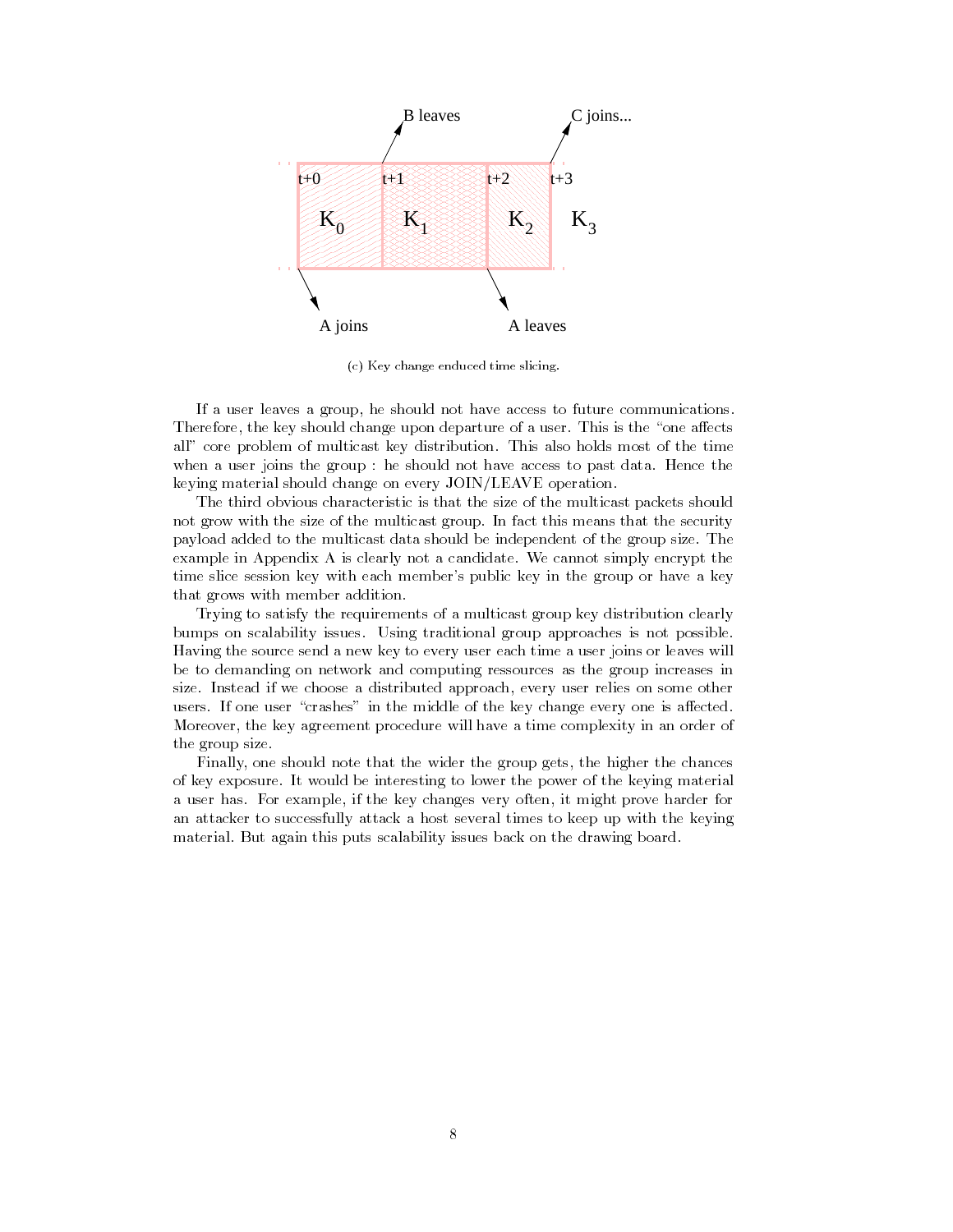# **Problem Statement**

For simplicity, we will restrict the problem to a multicast group with one unique source. The source will control the key distribution process and the membership of the participants. The source's functionality can probably be distributed but we will refer to the source as if it was a single entity.

#### 3 **Ob** jectives

This section describes the objectives of key distribution in a multicast context.

Security overhead : The security overhead added to multicast packets should not be related to the number of effective members in the group.

Partitioning : Users should be grouped in independent sets each using a different key. The extreme case being single user sets. The idea is that a key used in a set should not be usable outside that set therefore giving the keying material lower power.

The JOIN/LEAVE operations should not bear the "one affects all" scalability issue described in section 2.2. Partitionning effectively reduces the problem to a small set of users.

Collusion proof: Users that collude together across different sets should not be able to discover more information than each other's secrets, neither should they be able to maintain membership after a LEAVE. This may be the hardest property to prove.

**Extensibility** : Ideally we would like our system to provide some extra feature, for example source authentication.

# 4 Model

To try to achieve the previously described goals we will consider the structure of the multicast network. Indeed such a structure can be viewed as a virtual tree. The source is the root, the nodes are routers and the leafs are networks with a real or simulated multicast capability.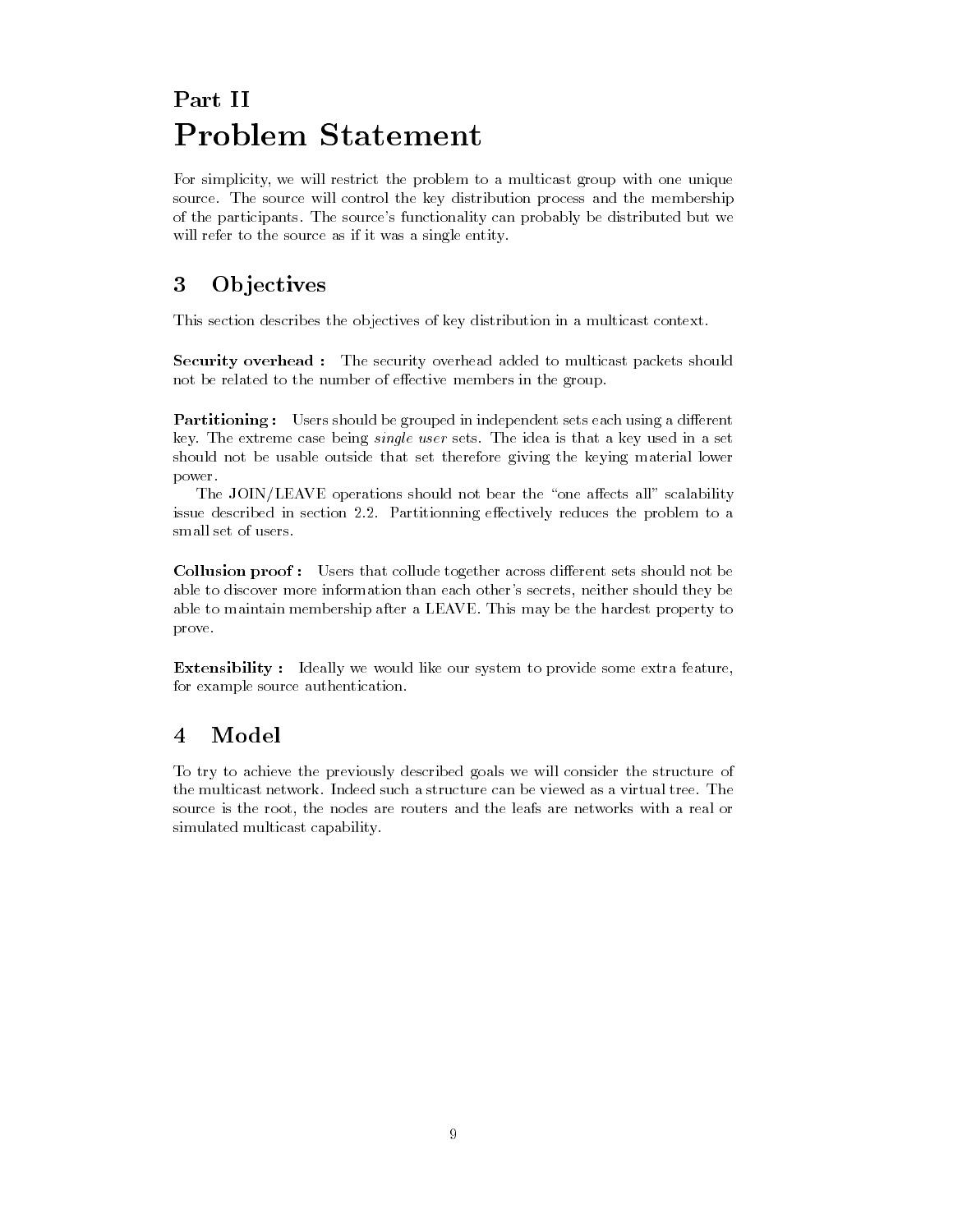

(d) The tree model.

The users in the same leaf - or subnet - will be considered part of the same set : they will share the same key. This seems to be logical since the source has no power over what happens in a local area network.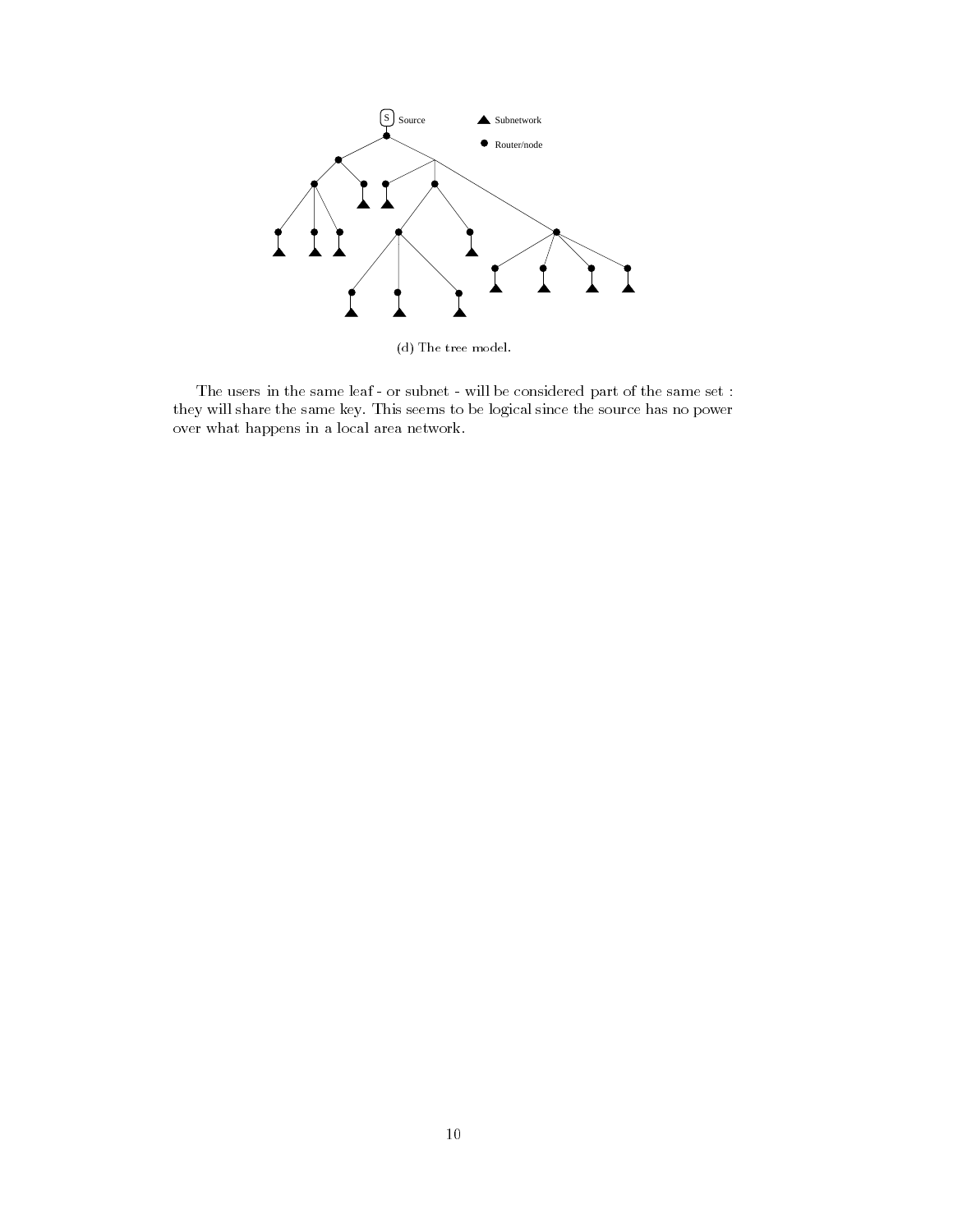# Part III Solution

The solutions we present are based on a quite simple idea : the nodes in the multicast tree participate in the encryption process. If each node operates on the encryption process in a different way, the keys used by the users in the leafs of the tree will be different from one another.

We will present 3 solutions. The first one, based on the XOR operation is more a study case than a real secure key distribution system. Nevertheless it demonstrate some of the basic principles used in all the solutions we present. The two other solutions are based on multiple key extentions to classical public key cryptosystems. We will actually present the basic mathematical principles needed to fully understand the way these two systems work.

We will assume throughout the discussion that provisions are made to secure the unicast traffic described in the key distribution systems below. We also assume that the security messaging used between the different agents of the systems is done in a reliable way.

## 5 The XOR tree.

The first idea was to use the exclusive or operation, denoted " $\oplus$ ". The XOR function offers perfect secrecy as follows : if  $C = A \oplus B$ , then if A or B is random, the result  $C$  is also random. The XOR has also the appealing property that it's really fast and easy to implement. Unfortunately, as one can probably guess, it's not secure in respect to the objectives we established in our model.

## 5.1 Description

Before focussing on the setup phase, we will suppose the elements of our network are setup correctly and we will describe how the system works.

Suppose the source S wants to send a message M to q selected terminal networks in our broadcast tree. The tree has  $n$  routers -or nodes- which are assigned a piece  $P_{1 \leq i \leq n}$ . The source itself chooses the piece  $P_0$ . These pieces should have a bit size greater or equal to the expected messages like M. The keys the end users get are the XORed together values of the pieces used in nodes along the path from the source to themselves. This always includes  $P_0$ . In other words, if  $P_0$ ,  $P_{k_1}$ ,  $P_{k_2}$ , ...,  $P_{k_r}$ represent the  $r + 1$  pieces used along the path from the source to subnetwork k, the key  $D_k$  used will be:

$$
D_k = P_0 \oplus P_{k_1} \oplus P_{k_2} \oplus \ldots \oplus P_{k_r}
$$

We can illustrate this simply:

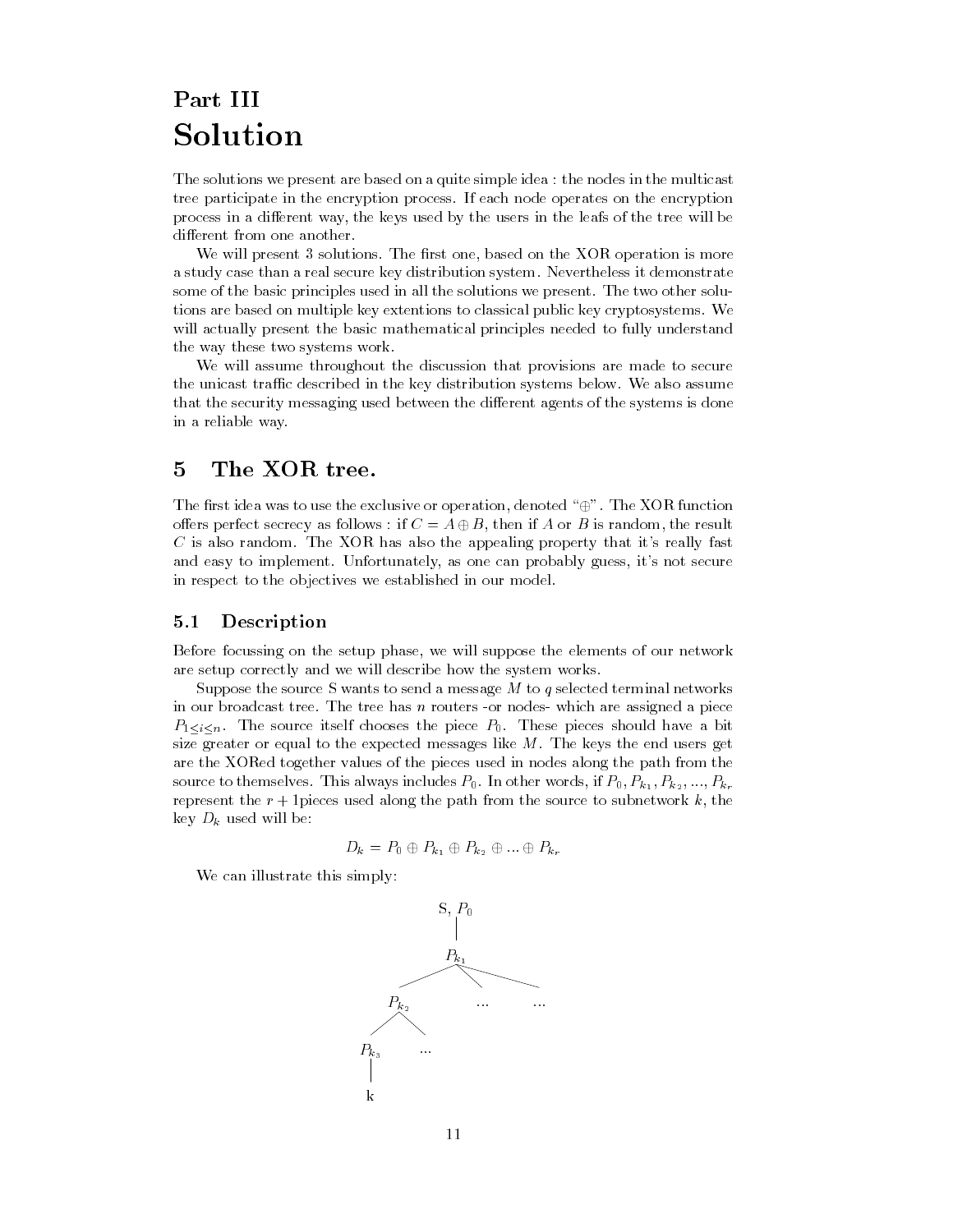On this drawing,  $D_k = P_0 \oplus P_{k_1} \oplus P_{k_2} \oplus P_{k_3}$ .

The way the system works is straightforward. The source send  $M_0 = M \oplus P_0$ . Each router along the path uses it's piece to XOR it over the message:

$$
M_{j+1} = M_j \oplus P_{k_j} = M \oplus P_0 \oplus P_{k_1} \oplus P_{k_2} \oplus \dots \oplus P_{k_{(j-2)}} \oplus P_{k_{(j-1)}}
$$

In the end the final user recovers the data by computing  $M = M_r \oplus D_k$ , because what we essentially have is  $M_r = M \oplus D_k$ .

#### $5.2$ Setup phase.

The setup phase is simple here. Each time a node wants to attach itself to the secured broadcast tree, it chooses a random value which is the piece  $P_i$  described above. The end user who wishes to join the group goes through a tree stage dialogue with the source :

- 1. Source  $\frac{1}{1-\mu}$  user : once the user has subscribed to the group he starts receiving data  $[M]_? = M \oplus P_0 \oplus ...,$  but he doesn't have a key to decrypt it.
- 2. User  $\xrightarrow{unicast}$  source : the user asks for a key  $D_k$ , providing the necessary information and credentials. He sends back the encrypted message  $\mathcal{M}$  he encrypted message  $\mathcal{M}$ previously received.
- 3. Source  $\frac{1}{\text{unicast}}$  user : the user gets  $D_k = [M]_? \oplus M$  that the source computed from the previous message. This key should be sent in a secure way from the source to the user.

After this, the end user can decrypt the messages that come from the source. This setup process has the great advantage that the source does not have to be aware of the exact topology of the network. It does not even need to know what value each node or router has chosen.

The source still has to maintain a list of all users connected to the group. This is a logical assumption if we want to achieve condentiality. Each user should be identied at least by a network address. As we will see it's also a good idea to keep track of what subnetwork or in other words in what leaf of the tree the user is. Note that all users that identify themselves to the source from the same leaf k should share the same  $D_k$ .

#### $5.3$ **Discussion**

#### 5.3.1 Group dynamics.

One of our objectives was that the keys should change upon JOIN/LEAVE operations. When a user joins or leaves a subnet, the source can easily send a message asking the gateway router of the terminal network to change the key it uses. Since it maintains a database entry describing what users are attached to that gateway, it can easily send the new key to the remaining members of the group.

If we want to be able to change the pieces used in a node at a higher level in the tree, we will need to have a precise idea of the routing tree, to detect which users need a key update. It would probably not be acceptable to let the users detect themselves that they are not receiving data properly.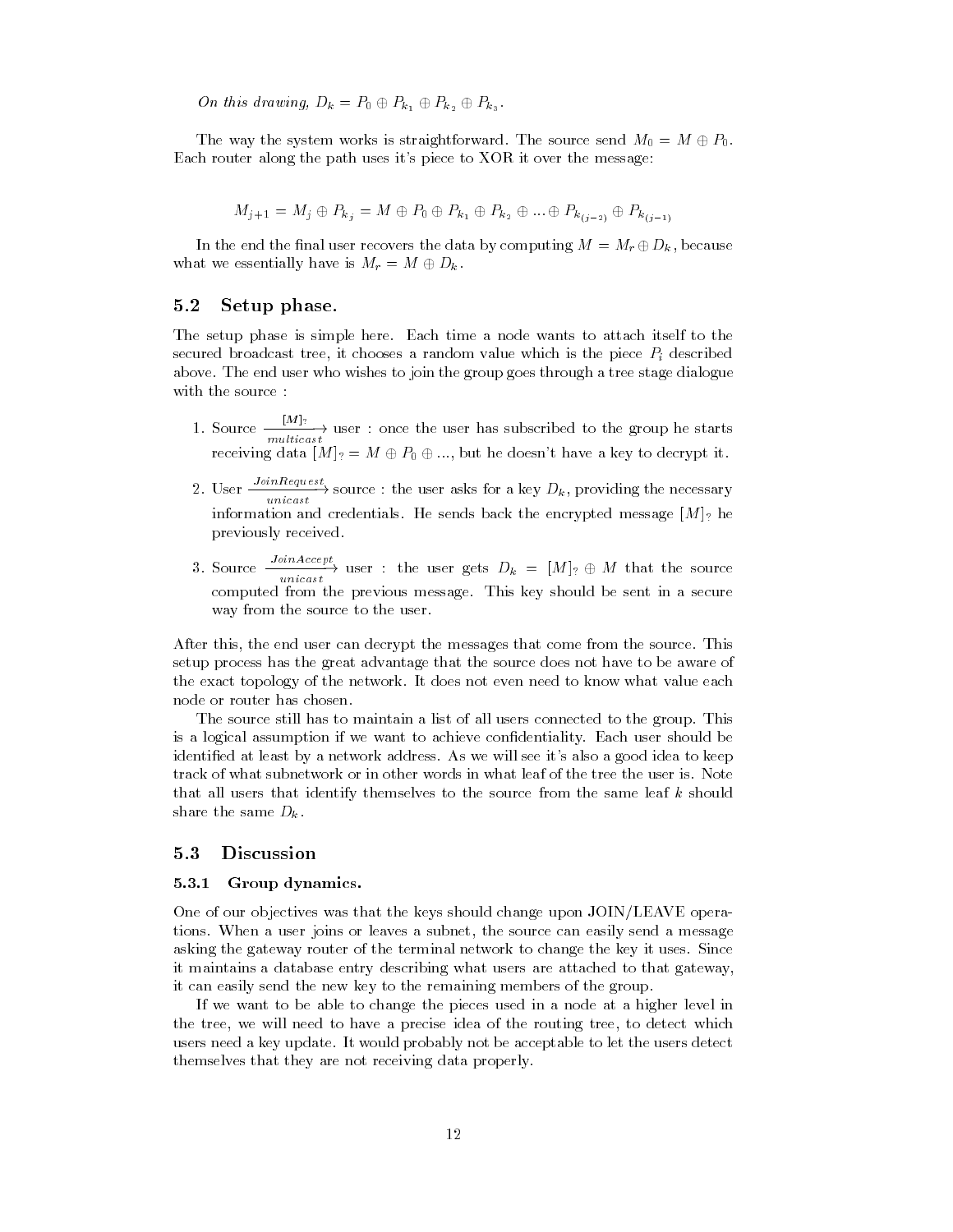#### 5.3.2 Security overhead

One nice aspect of the XOR function -in fact its greatest advantage- is that its cost is very low. Resources assigned to security functions in the source, routers and terminal networks are small.

#### 5.3.3 Condentiality

Direct observation of traffic by an external observer does not leak any information about the message if the XOR pad is used only once. If it is used many times, some form of cryptanalysis could damage the scheme. To counter this we have to make sure that the message is random. This is generally true if the message is itself a random symmetric cipher key used to encrypt data. Instead of directly distributing data, we can use the XOR scheme to distribute the DES key used to encrypt data. Such encrypted data doesn't even need to travel in the same multicast stream.

On the other hand, observation of traffic flowing in and out of a router allows someone to find out the piece used in the router. This allows someone to monitor key change in a router and if he already is a member he can easily maintain membership after a key change :

- 1. Suppose a member observes traffic in a router and collects the piece  $P_{k_r}$  used in the router. Then from  $D_k$  he can compute  $P_0 \oplus P_{k_1} \oplus P_{k_2} \oplus ... \oplus P_{k_{(r-1)}} =$  $D_k \oplus P_{k_r}$ .
- 2. If the source wants the member to leave, it asks for a piece change in the router which the member can deduce by observation.  $P_{k_r}$  becomes  $PI_{k_r}$  and the member can compute  $Dl_k = (P_0 \oplus P_{k_1} \oplus ... \oplus P_{k_{(r-1)}}) \oplus Pl_{k_r}$ , thus maintaining membership.

#### 5.3.4 Partitioning and collusion

The keys used by each subset even though different from each other, can be used to forge keys anywhere in the multicast tree. To be precise, anyone that steals a  $(M, D_k)$  pair can find the key  $D_l$  used in his network.

- 1. The user receives  $M \oplus P_0 \oplus P_{l_1} \oplus ... \oplus P_{l_s}$  which he can't understand but he stores it and steals the pair  $(M, D_k)$  from another network.
- 2. He computes  $D_l = (M \oplus P_0 \oplus P_{l_1} \oplus ... \oplus P_{l_s}) \oplus M$ , then he can maintain membership if needed using the technique described in the previous paragraph.

Thus partitioning offers no security here. One can easily see that a user can help anyone to join the group. The key generation process is transparent to members.

#### $5.4$ 5.4 Conclusion for the XOR scheme.

Even though it's not secure, the XOR tree has given a general idea of how we can achieve our objectives. This leads us to consider functions that are more complicated than XOR. In fact we would like to use functions that are not reversible.

#### 6 Mathematical considerations.

Before trying to move to a more complex ciphering process, we will look at some of the mathematics commonly used in cryptography.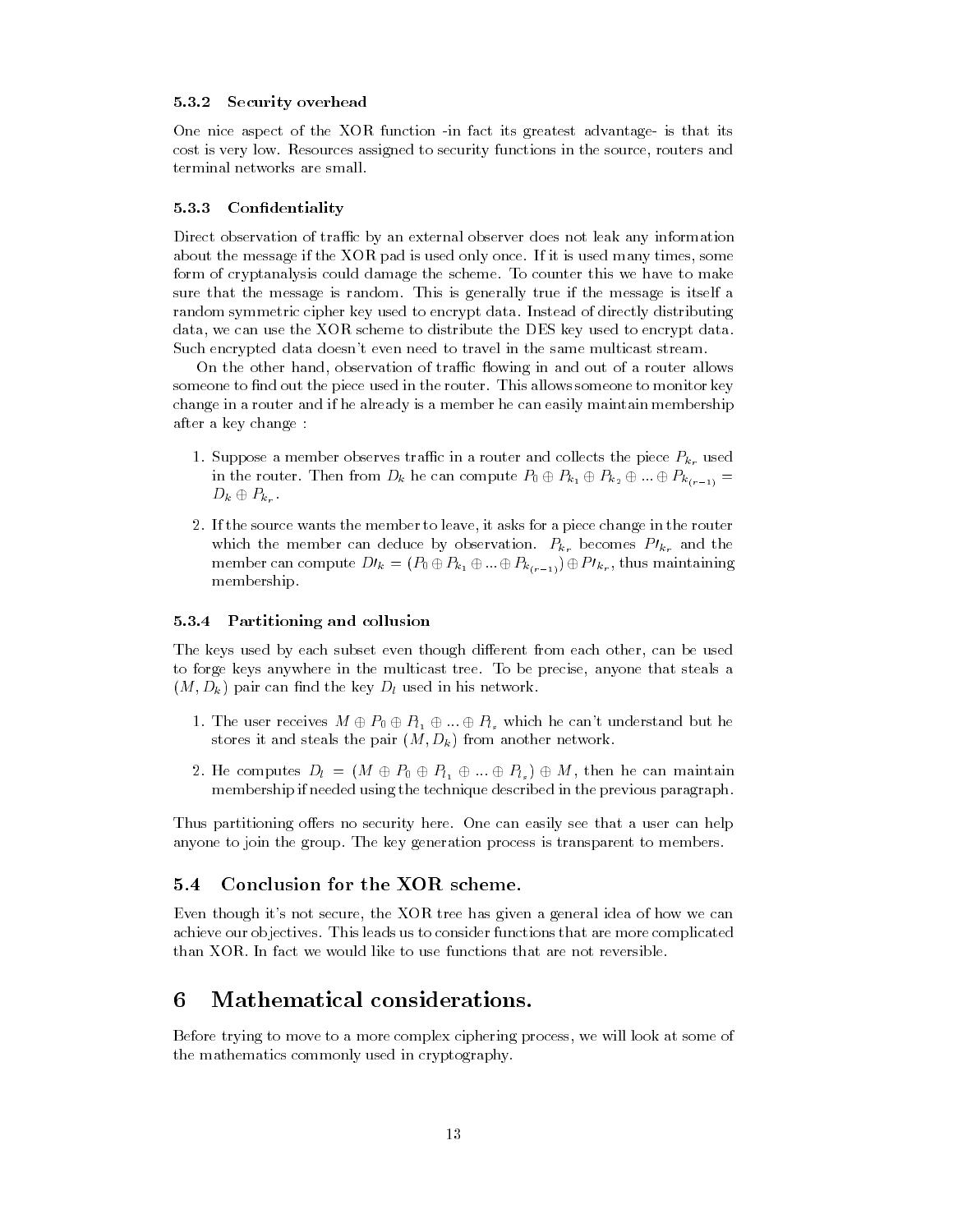#### 6.1 Modular arithmetics

This is not meant to be exhaustive, for more details refer for example to [6]. We quickly presents some fundamental properties we will use.

#### 6.1.1 Exponentiation.

**The Euler**  $\varphi$  **function.** Let n be a positive integer, then  $\varphi(n)$  is the number of nonnegative integers less than  $n$  which are prime to  $n$ .

Moreover, the Euler  $\varphi$  function has the following two properties :

- 1. If  $a > 0$  and  $b > 0$  are relatively prime to each other then  $\varphi(ab) = \varphi(a)\varphi(b)$ .
- 2. If  $n = p^{\alpha}$ , where p is prime, then  $\varphi(n) = \varphi(p^{\alpha}) = p^{\alpha} p^{\alpha-1}$ .

This allows us to calculate  $\varphi(n)$  for any integer n, as long as we know how to factor  $\overline{n}$ .

Residue classes. Most algorithms in public key cryptography, work in a set S of integers modulus n, usually noted  $\mathbb{Z}/n\mathbb{Z}$  or  $\mathbb{Z}_n$ . This set forms a commutative ring with operations such as addition and multiplication, but only elements that are relatively prime to n have a multiplicative inverse. If  $b$  is an element of S, we naturally define modular exponentiation as :

$$
bi mod n = 1 \times \underbrace{b \times b \times \ldots \times b}_{i \text{ times, } i > 0} mod n
$$

The exponents express themselves modulus  $\varphi(n)$ . In other words, if we work in  $\mathbb{Z}_n$  then the exponents take their values in  $\mathbb{Z}_{\varphi(n)}$ .

**Generators.** Let n be a positive integer. Let the set  $\langle q \rangle = \{q^i \mod n, i \in \mathbb{Z}\}\$ where  $g \in \mathbb{Z}_n$ , if  $\langle g \rangle = \mathbb{Z}_n^*$  then g is called a generator of  $\mathbb{Z}_n$ .

If  $n = p<sup>q</sup>$  where p is prime, then  $\mathbb{Z}_n$  is a field, and in that case, there exists at least one generator g of  $\mathbb{Z}_n$ . In general we will work in  $\mathbb{Z}_n$ , where p is prime.

Generators are interesting when they serve as the base of an exponentiation because the number of possible values is as big as the field in which we are working. If the exponent serves as a key in a cryptosystem, the larger the keyspace the better it is.

#### 6.1.2 Discrete logarithms.

Let  $n$  be a positive integer - usually prime - calculating the following expression is easy :

$$
y = b^i \bmod n
$$

In fact, it's usually considered that the time complexity of this is something like  $O(log^3n)$ . The inverse problem, is conjectured to be a hard problem. Knowing y and  $b$ , it is considered computationally hard to find  $i$ .

This problem also called the Diffie-Hellman assumption serves as a base for the ElGamal cryptosystem and several others.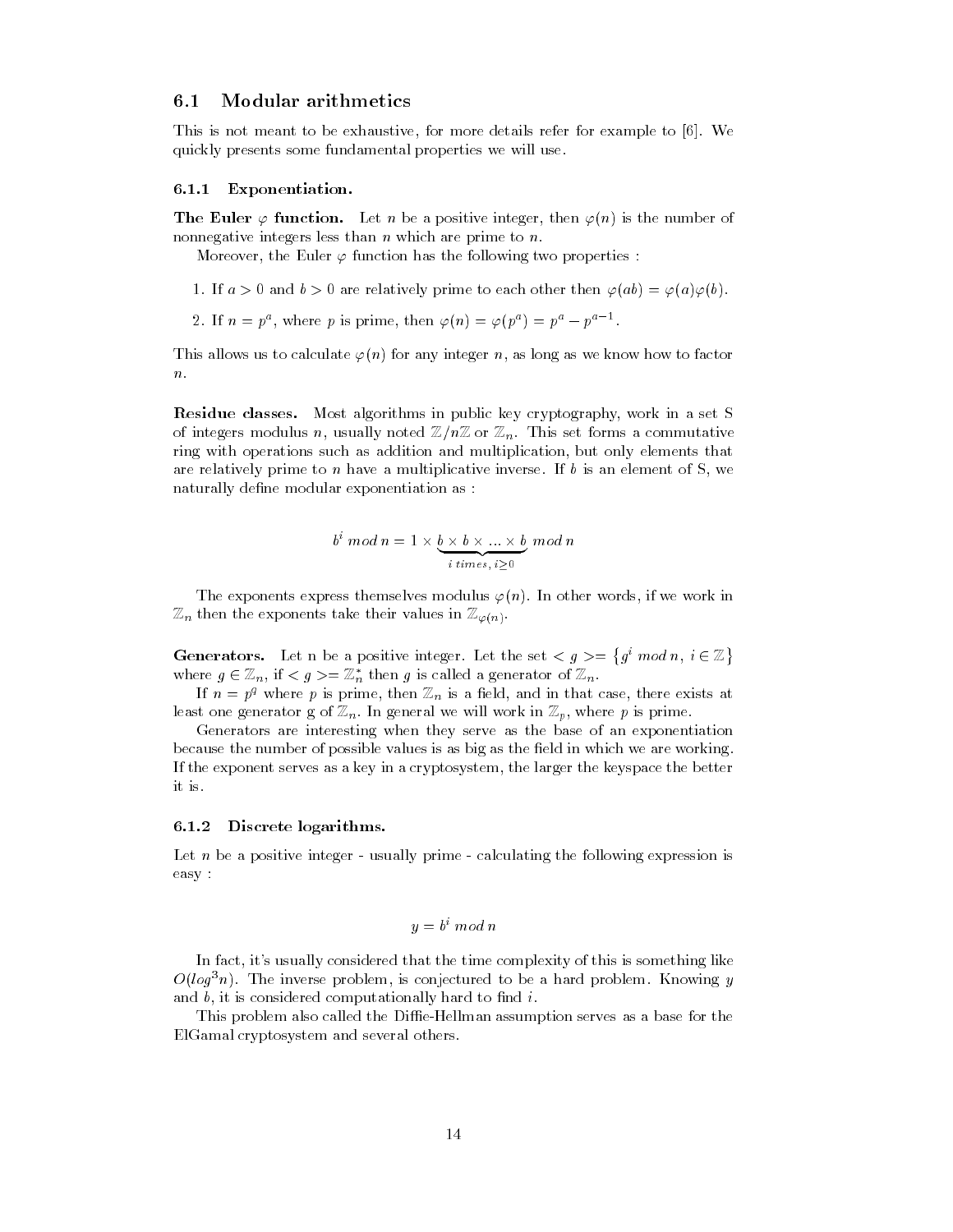**ElGamal.** Let g be a generator of the finite field  $\mathbb{Z}_p$ , where p is a large prime. The  $p$  and  $g$  values are publicly known to everyone. Bob chooses a random value  $a$ to be his private key, and publishes his public key E :

$$
E = g^a \bmod p
$$

If Alice wants to send a message m to Bob she chooses a random value k and computes :

$$
c_1 = mE^k \bmod p = mg^{ak} \bmod p
$$

$$
c_2 = g^k \bmod p
$$

To recover the message Bob uses his secret a :

$$
m = \frac{c_1}{(c_2)^a} \bmod p
$$

We will exploit this scheme by using a greater number of exponents.

#### 6.1.3 Composite moduli

This time, let's pick n as the product of two large primes  $p$  and  $q$ . Knowing those two primes it's easy to compute n. On the other hand factoring n to p and q is conjectured to be a hard problem.

If n is chosen as described above, exponentiations will take place in  $\mathbb{Z}_{\varphi(n)}$ . Suppose we choose a positive integer e which is prime to  $\varphi(n)$ . In other words, we choose  $e$  so it has a multiplicative inverse in  $\mathbb{Z}_{\varphi(n)}.$  This is the foundation of the RSA public key cryptosystem. Bob can compute an integer d where  $d.e \equiv 1 \mod \varphi(n)$ . He then publishes his public key :

$$
E=(e,n)
$$

If Alice wants to send a message  $m$  to to Bob she computes :

$$
c \equiv m^e \bmod n
$$

Bob can recover m using his private key  $d$ :

$$
m\equiv c^d\equiv m^{(e,d)}\ mod\ n
$$

We will use this scheme by extending it to a number of exponents greater than two.

#### $6.2$ Prime fields of interest

Suppose we want to do several exponentiation like the ones described in 6.1.1. Hence we would like to build a sequence G defined as :  $G_{i+1} = G_i^*$  mod n. But we want to keep the order of every term in the sequence high. Ideally, we would like them to be all generators of  $\mathbb{Z}_n$ .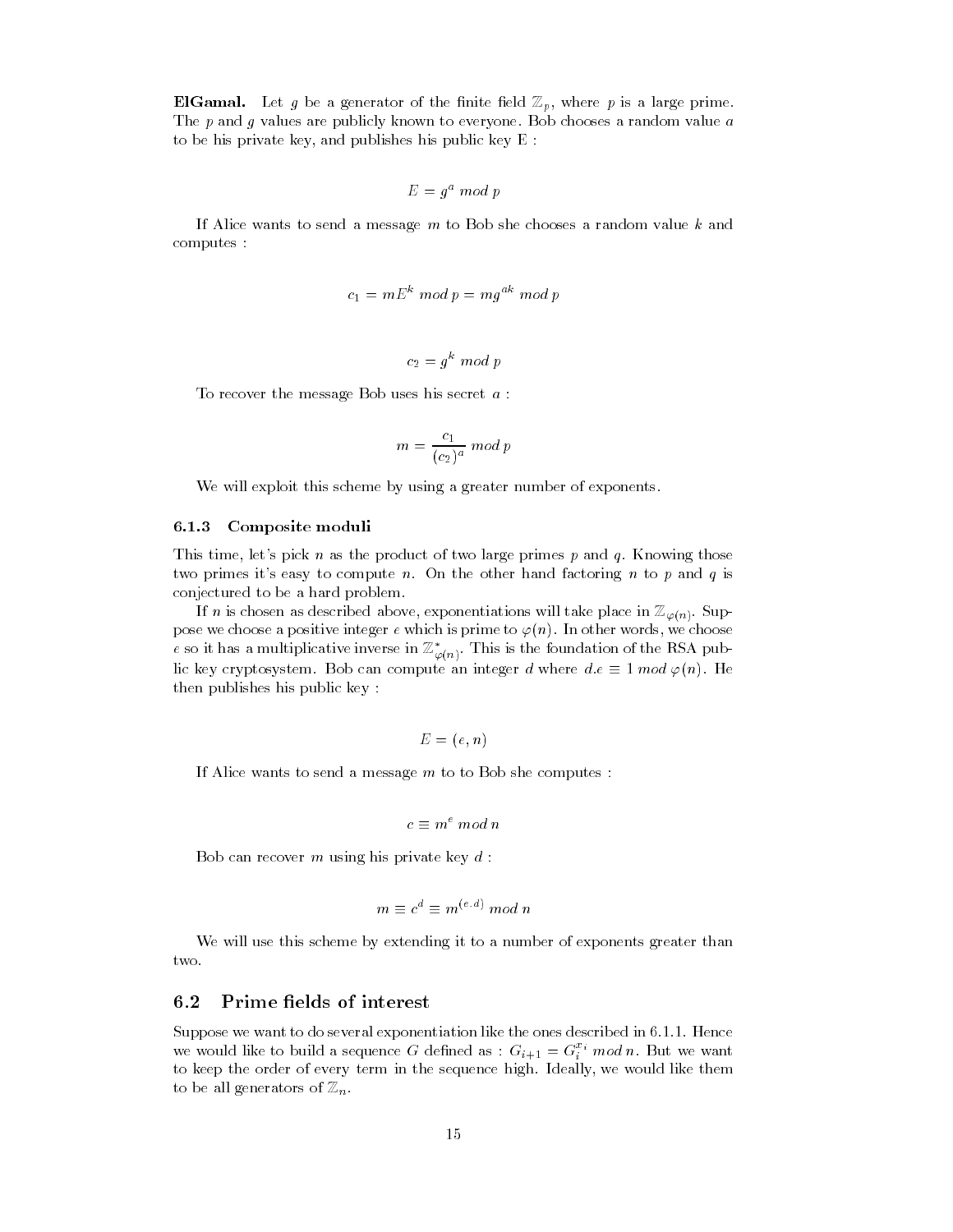To make things clearer, we will take a look at  $\mathbb{Z}_{11}$ . Let  $A \in M_{10}(\mathbb{Z}_{11}^*)$  be the matrix defined as :  $A[i, k] = i^k \mod 11$ :

> 3 7 The contract of the contract of the contract of the contract of the contract of the contract of the contract of The contract of the contract of the contract of the contract of the contract of the contract of the contract of The contract of the contract of the contract of the contract of the contract of the contract of the contract of The contract of the contract of the contract of the contract of the contract of the contract of the contract of The contract of the contract of the contract of the contract of the contract of the contract of the contract of The contract of the contract of the contract of the contract of the contract of the contract of the contract of 72 and 2012 12:00 percent of the control of the control of the control of the control of the control of the control of the control of the control of the control of the control of the control of the control of the control o 72 and 2012 12:00 percent of the control of the control of the control of the control of the control of the control of the control of the control of the control of the control of the control of the control of the control o 72 and 2012 12:00 percent of the control of the control of the control of the control of the control of the control of the control of the control of the control of the control of the control of the control of the control o 72 and 2012 12:00 percent of the control of the control of the control of the control of the control of the control of the control of the control of the control of the control of the control of the control of the control o 72 and 2012 12:00 percent of the control of the control of the control of the control of the control of the control of the control of the control of the control of the control of the control of the control of the control o 72 and 2012 12:00 percent of the control of the control of the control of the control of the control of the control of the control of the control of the control of the control of the control of the control of the control o 72 and 2012 12:00 percent of the control of the control of the control of the control of the control of the control of the control of the control of the control of the control of the control of the control of the control o The contract of the contract of the contract of the contract of the contract of

|    |   | 1  | 1 | $\mathbf{1}$ | 1 | 1              | 1 |                |    |  |
|----|---|----|---|--------------|---|----------------|---|----------------|----|--|
| 2  | 4 | 8  | 5 | 10           | 9 | 7              | 3 | 6              |    |  |
| 3  | 9 | 5  | 4 | 1            | 3 | 9              | 5 | 4              |    |  |
| 4  | 5 | 9  | 3 | 1            | 4 | 5              | 9 | 3              |    |  |
| 5  | 3 | 4  | 9 | 1            | 5 | 3              | 4 | 9              |    |  |
| 6  | 3 | 7  | 9 | 10           | 5 | 8              | 4 | $\overline{2}$ |    |  |
| 7  | 5 | 2  | 3 | 10           | 4 | 6              | 9 | 8              |    |  |
| 8  | 9 | 6  | 4 | 10           | 3 | $\overline{2}$ | 5 | 7              |    |  |
| 9  | 4 | 3  | 5 | 1            | 9 | 4              | 3 | 5              |    |  |
| 10 |   | 10 | 1 | $10\,$       | 1 | $10\,$         | 1 | 10             | 10 |  |

This matrix allows us to follow the sequence  $G$  through it's different values. For example we could have  $G_0 = 2, G_1 = 2^3 = 8, G_2 = 8^5 = 10, G_3 = 10^2 = 1$  and  $G_4 = G_5 = ... = G_k = 1$ . It is understandable that a value such as 1 or even 10 should be avoided to do exponentiation sequences in  $\mathbb{Z}_{11}$ . In order to keep things secure, the number of possible values  $G_{i+1}$  we can reach from  $G_i$  has to remain big enough so the discreet log remains difficult to compute. Stationary sequences are thus not interesting.

If we take a look at A we can see that the positions in which 10 and 1 appear are not random. Intuitively they must be a relation between this distribution and the numbers we are using.

Hence this is a motivation to look more carefully at some prime fields.

#### 6.2.1 Basic properties

Let's first state two classical properties in finite fields  $[6]$ .

**Property 6.2.1.1** The elements of  $\mathbb{Z}_m$  which have multiplicative inverses are those which are relatively prime to m, i.e. the numbers a for which  $gcd(a, m) = 1$ .

**Property 6.2.1.2** If g is a generator of the finite field  $\mathbb{F}_m$ , then g is also a generator if and only if  $gcd(i, m-1) = 1$ . In particular, there are a total of  $\varphi(m-1)$ generators of  $\mathbb{F}_m^*$ .

NOTE : Finite fields have a characteristic that is always the power of a prime. In other words, if  $\mathbb{F}_m$  is a field then  $m = p^2$  where  $p \geq 0$  is prime. Here we will focus of fields  $\mathbb{F}_m$ where  $m = p$  is prime, but it might be interesting to extend the following remarks to any elds.

#### 6.2.2 Germain Prime fields

We call p a strong prime if  $p = 2q + 1$ , where q is also an odd prime. Strong primes are also called Germain primes, from the mathematician Sophie Germain.

Property 6.2.1.2 enables us to compute the number of generators of a field  $\mathbb{F}_n$ where  $p$  is a strong prime :

$$
\varphi(p-1)=\varphi(2q)=q-1=\frac{p-3}{2}
$$

More generally, if  $p = 2^t q + 1$ , where q is an odd prime and  $t \ge 1$ , we can compute the number of generators in a field  $\mathbb{F}_p$  the same way :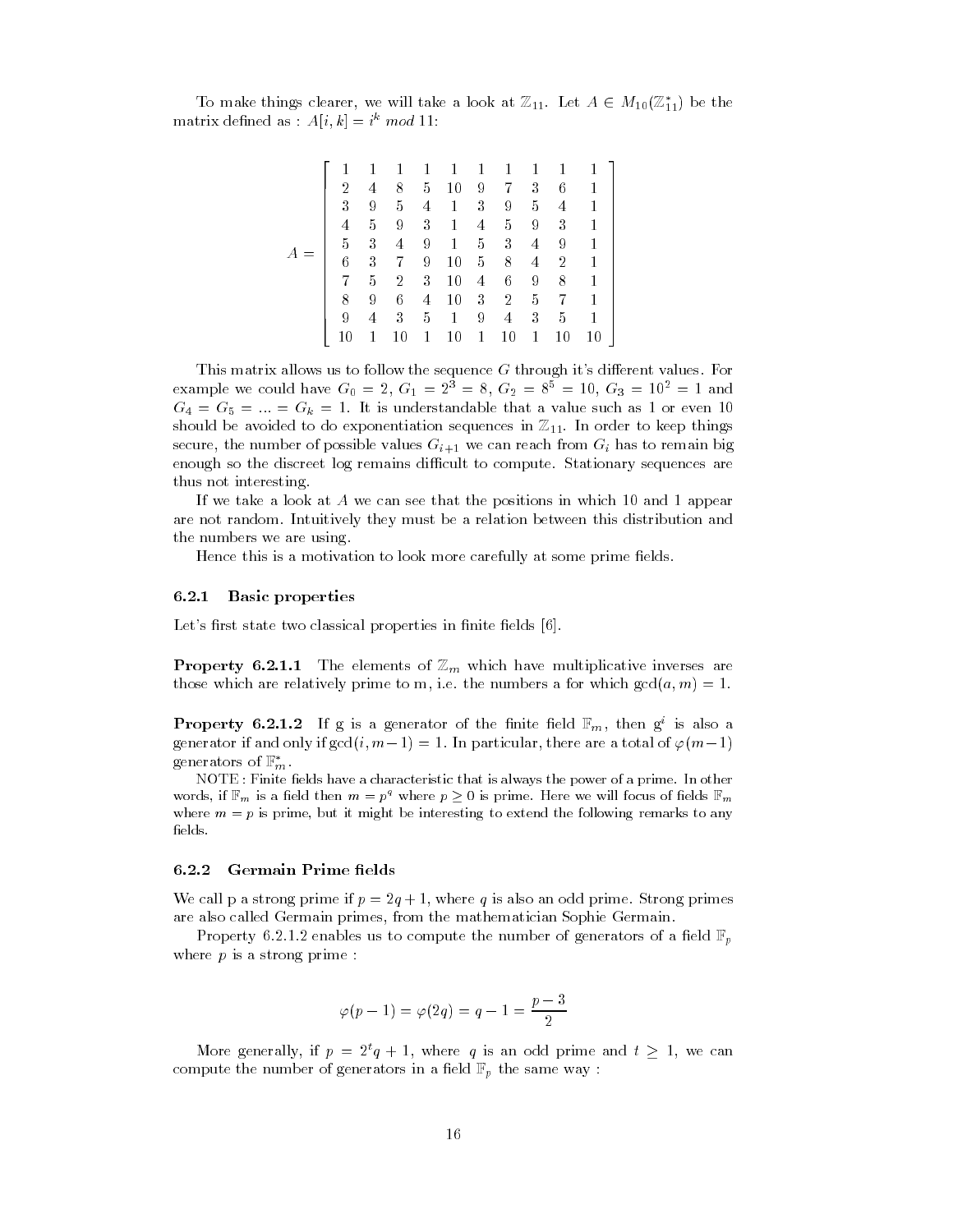$$
\varphi(p-1) = \varphi(2^t) = 2^{(t-1)}(q-1) = \frac{p-1-2^t}{2}
$$

Thus, the lower t is, the greater the number of generators of  $\mathbb{F}_p$  will be.

#### 6.2.3 Fermat primes.

A Fermat is a prime of the form  $2^{(2^r)}+1$ . The demonstration is omitted here, but applying the Miller-Rabin primality test to  $p = 2^k + 1$  shows us that p can't be prime unless  $k = 2^r$ . In other words, if  $p = 2^k + 1$  is prime, it's a Fermat prime. These numbers seem to be rare.

Using property 6.2.1.2, we compute the number of generators of the field  $\mathbb{F}_p$ , where  $p = 2^k + 1$ :

$$
\varphi\hspace{0.05cm}(p-1)=2^{k-1}=\frac{p-1}{2}
$$

This is even better than with strong primes. Unfortunately, such prime numbers have certain weaknesses that moderate their use in cryptography. This is why we will use strong primes.

#### 6.2.4 Other primes.

We took a look at prime numbers of the form  $2^k q^r + 1$ , where  $(k, r) \in \{Z^2 - (0, 0)\}.$ Any other prime number  $p$  can be written as :

$$
p = 2^{t_0} q_1^{t_1} q_2^{t_2} \dots q_n^{t_n} + 1 = 2^{t_0} \prod_{i=1}^{n \ge 2} q^{t_i}
$$

where  $q_1, q_2...q_n$  are the n odd prime factors of  $\frac{\nu - 1}{2^{t_0}}$ , and  $1 \le t_0 \le i \le n$ . Here we assume  $n \geq 2$  since the case where  $n = 0, 1$  have been studied previously.

If we evaluate  $\varphi(p-1)$  we have :

$$
\varphi(p-1) = \varphi(2^{t_0}) \prod_{i=1}^{n \ge 2} \varphi(q_i^{t_i})
$$
  
=  $2^{(t_0-1)} \prod_{i=1}^{n \ge 2} (q_1^{t_1} - q_1^{(t_1-1)})$ 

Since  $1 \le t_{0 \le i \le n}$  , we have  $1 \le q_i^{\binom{n-i}{i-1}}$ , thus we can write :

$$
\varphi(p-1) \le 2^{(t_0-1)} \prod_{i=1}^{n \ge 2} (q_i^{t_i} - 1)
$$

And in turn we can write :

$$
\varphi(p-1) < 2^{(t_0-1)} \left( \prod_{i=1}^{n \geq 2} q_i^{t_i} - 1 \right) \leq 2^{(t_0-1)} \prod_{i=1}^{n \geq 2} q_i^{t_i} - 1
$$

Which enables us to compare with p :

$$
\varphi(p-1) < \frac{p-1}{2} - 1
$$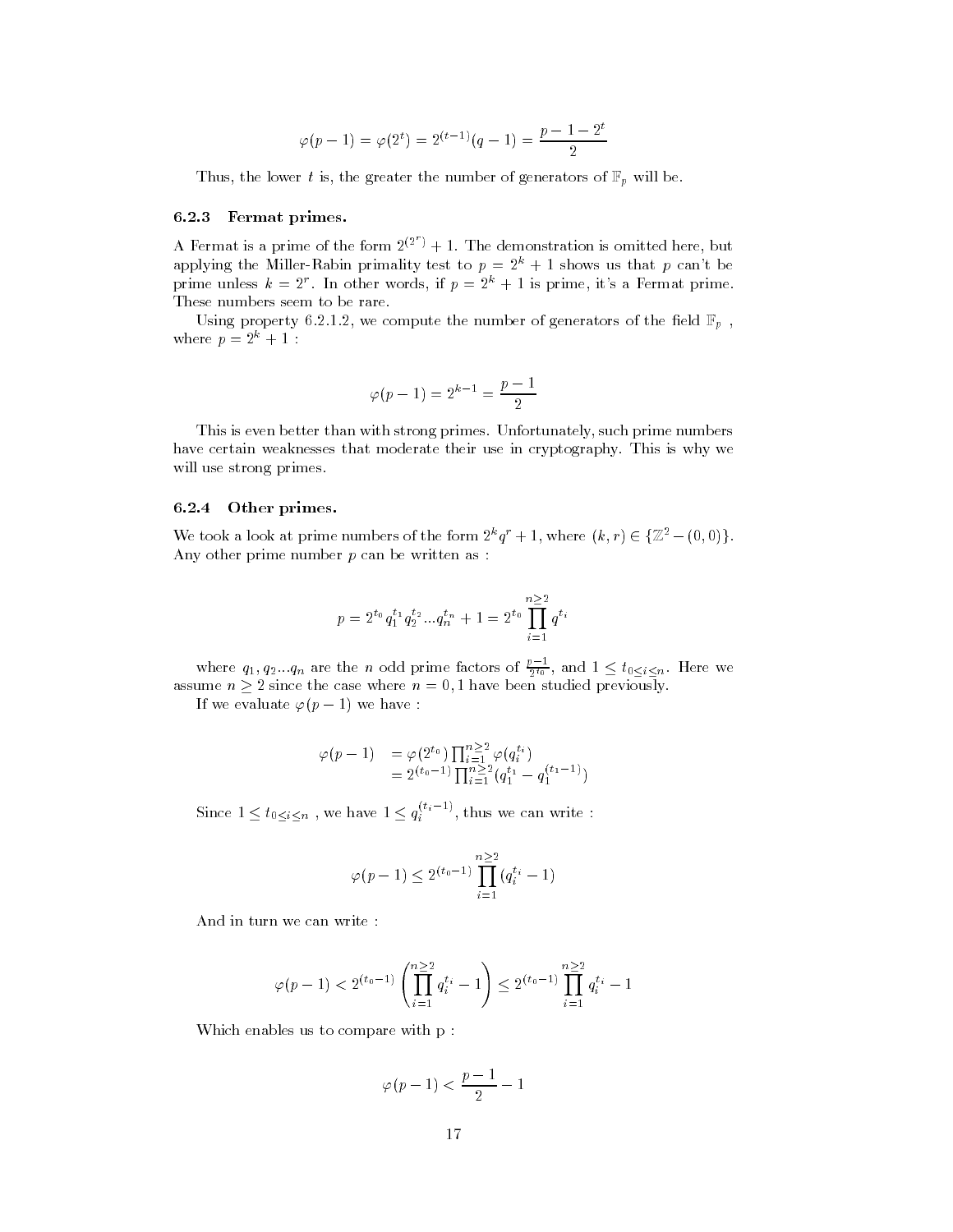Which brings us to a comparison with strong primes :

$$
\varphi\hspace{0.2mm}(p-1) < \frac{p-3}{2}
$$

Combining this result with the previous ones allows us to make further conclusions.

**Lemma 6.2.4.1** If p is an odd prime number, the finite field  $\mathbb{F}_p$  has at most  $\frac{p-2}{2}$ generators. Further more, this limit is reached if and only if p is a Fermat prime.

**Lemma 6.2.4.2** If p is a prime number and if  $p-1$  has at least one odd factor, then the finite field  $\mathbb{F}_p$  has at most  $\frac{\ell-3}{2}$  generators. Further more this limit is reached if and only if  $p = 2q + 1$ , where q is an odd prime number.

#### 6.3 Generator sequences.

We will now use the preceding results to build a sequence of generators in a field  $\mathbb{Z}_p$  where p is a Germain prime.

#### 6.3.1 The exponentiation subgroup.

Let H be a set defined as  $H = \{c \in \mathbb{Z}_{2q}, \operatorname{gcd}(c, 2q) = 1\}$ . The elements of H are the elements  $c = 2i + 1$ , where  $i \in \{0..q-1\}$  that are different from q (i.e.  $i \neq \frac{q-1}{2}$ ). <u>2002 - Jan James Barnett, ameri</u>kansk kon In fact H has  $q-1=\frac{p-3}{2}$  distinct elements since  $\varphi(2q) = \varphi(2)\varphi(q) = q - 1$ .

**Proposition 6.3.1.1** H is a subgroup of  $\mathbb{Z}_{2g}$ .

**Proof.** We have  $1 \in H$  and from property 6.2.1.1, we know that if  $a \in H$ ,  $a^{-1} \in H$ . Now suppose  $a, b \in H$ . Then if  $ab \equiv q \mod 2q$ , we can write  $a = qb^{-1} \mod 2q$  (or  $b = qa^{-1}$ ) which contradicts the fact that  $gcd(a, 2q) = 1$ . Thus if  $a, b \in H$ , we have  $gcd(ab, 2q) \neq q$ . Similarly, if we have  $ab \equiv 2i \mod 2q$ , we have the same type of contradiction, thus  $gcd(ab, 2q) \neq 2$ . This leads to  $gcd(ab, 2q) = 1 : ab \in H$ .

#### 6.3.2 Consequences in cryptography.

Let g be a generator of  $\mathbb{Z}_p$  and  $(r_k)_{0\leq k\leq n}$  any sequence of numbers from H. A sequence  $S$  defined as :

$$
\begin{cases}\nS_0 = g \bmod p \\
S_k = (S_{k-1})^{r_{k-1}} \bmod p\n\end{cases}
$$

forms a set of generators of  $\mathbb{Z}_p$ . This is just a consequence of property 6.2.1.2. And since H has a group structure, if  $j>i$  we have :

$$
S_i = (S_j)^{\frac{1}{r_ir_{i+1}\ldots r_{j-2}r_{j-1}}}\mod p
$$

and in particular:

$$
g = (S_j)^{\frac{1}{r_0 r_1 \dots r_{j-1}}} \mod p
$$

This construction involving strong primes is interesting at the cryptographic level for several reasons, relating to the Dillie-Hellman assumption <sup>-</sup> :

<sup>1</sup>See 6.1.1.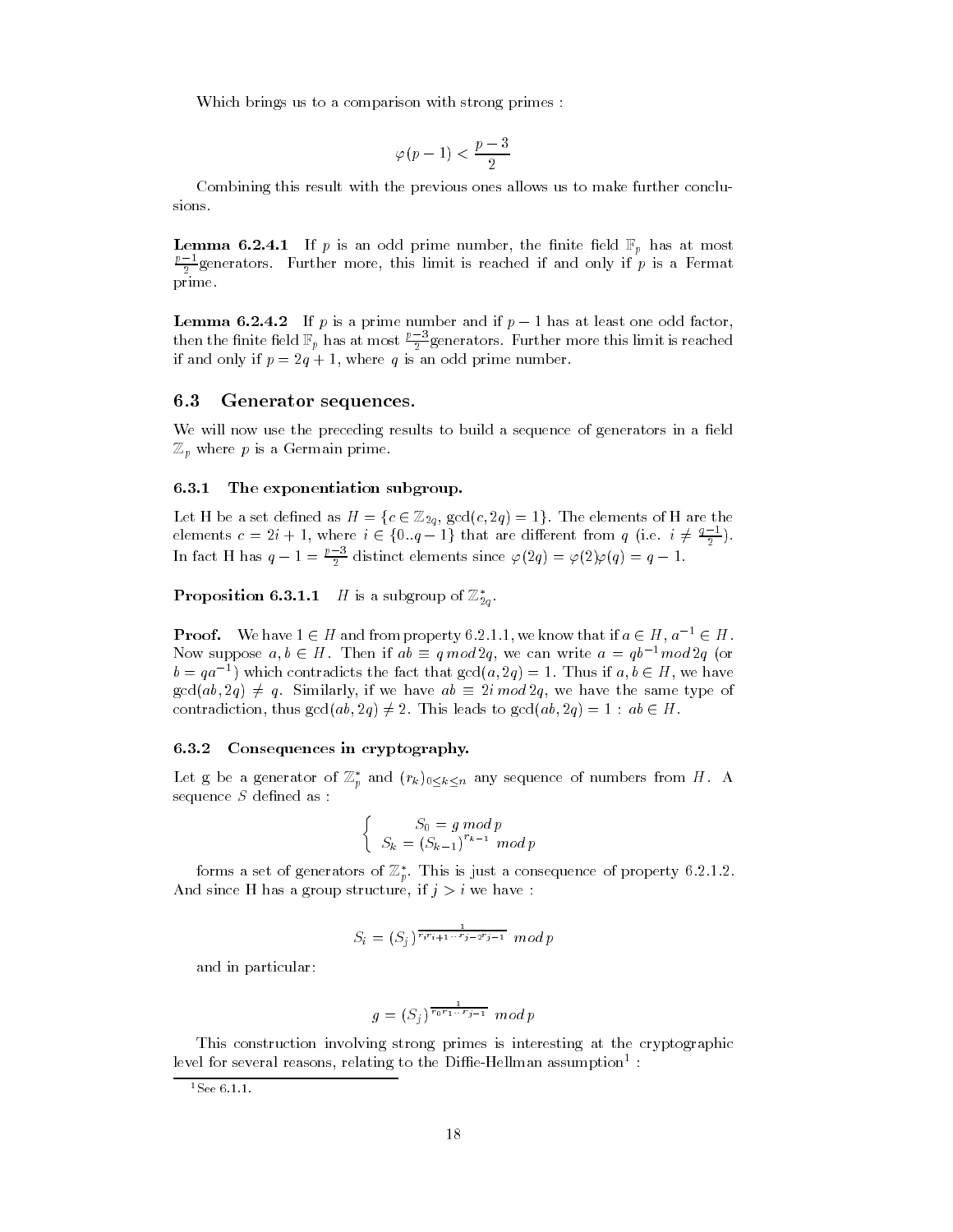- $\bullet$  -finding the discreet log of  $S_i$  to the base  $S_{i-1}$  in  $\mathbb{Z}_p$  involves  $q-2$  possible values if we don't consider "1" as a candidate. This is similar in terms of complexity to imaing the aiscreet log in  $\mathbb{Z}_q.$
- $\bullet\,$  If n bits are required to represent the values of  $\mathbb{Z}_p,$  the number of bits needed  $\,$ to represent the exponents (i.e. the log key space) is  $n-1$ .
- $\bullet$  If p is large, then  $p$ -1 has a large factor  $q$  which makes the discreet log problem more secure (relatively to classical discreet log algorithms).
- $\bullet\,$  All the exponents have a multiplicative inverse.  $\,$

The strength of the construction of the sequence  $S$  in the field  $\mathbb{Z}_p$  is directly correlated to  $\varphi(p-1)$  which is the number of generators of  $\mathbb{Z}_p$ .

#### 6.3.3 Using other primes.

ideally, we should work in  $\mathbb{Z}_p$  where  $p$  is a Fermat prime to maximize the amount of generators, but since  $p-1$  is a power of 2, it will allow someone to find the discreet  $\log$ arithm in  $\mathbb{Z}_p$  using the Silver-Pollig-Hellman algorithm for example.

Prime neids  $\mathbb{Z}_p,$  where  $p$  is neither a strong or a Fermat prime, are less interresting. This is a direct consequence of lemma 6.2.4.1 and 6.2.4.2.

#### $\overline{7}$ The DH tree.

Now that we have enough information to build more complicated systems, we will first look at "Diffie-Hellman" trees or "DH tree".

Each node will perform an exponentiation in well chosen prime field  $\mathbb{Z}_p$ . The corresponding group H as described in 6.3.1 will simply be denoted  $H_p$  in the following sections.

## 7.1 Description

#### 7.1.1 The simple case

As in the XOR tree, we will suppose that there are  $q$  terminal network, in a tree with n nodes. The source wants to send a message  $M$  to the group to achieve condentiality services.



(e) The DH tree setup...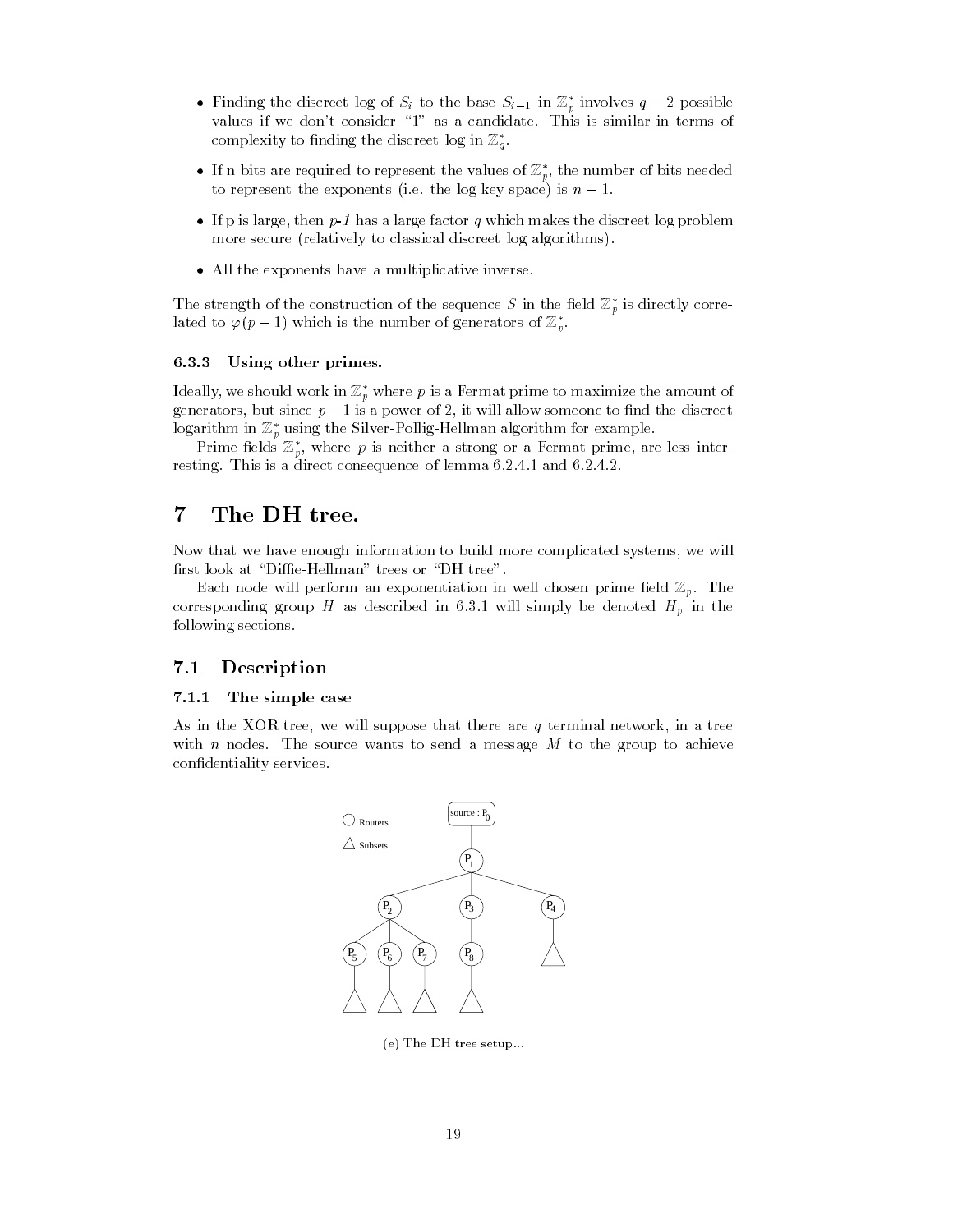The source assigns to each router a piece  $P_i \in H_p$  chosen at random and picks a value  $P_0 \in H_p$  for itself. The source has a precise idea of the tree construction, so it knows the values assigned to each node that is on the way from itself down to the terminal set of users in a common subnetwork. If the users in the terminal network k are separated from the source by r nodes using the pieces  $P_{k_1}$ ,  $P_{k_2}$ , ... ,  $P_{k_r}$ , we compute the decryption key  $D_k$  used in the subnet :

$$
D_k \equiv \frac{1}{P_0 \times P_{k_1} \times P_{k_2} \times \ldots \times P_{k_r}} mod (p-1)
$$

Calculating the inverse is guaranteed by the fact that we have a group structure in  $H_p$ .

The source wishing to send M down to the group will choose a random value  $v \in H_p$  and compute :

$$
Y_0 \equiv g^{vP_0} \mod p
$$
  

$$
Z \equiv Mg^v \mod p
$$

Where g is a generator that can remain secret because it isn't needed outside the source. Every router along the path will perform an exponentiation on  $Y_i$ :

$$
Y_{i+1} \equiv (Y_i)^{P_{k_i}} \bmod p
$$

The final user will recover M using his key  $D_k$ :

$$
Z' \equiv (Y_r)^{D_k} \equiv g^{v(P_0, P_{k_1}, P_{k_2} \dots P_{k_r})D_k} \equiv g^v \bmod p
$$

$$
M \equiv Z/Z' \bmod p
$$

To take the same example as in the XOR tree we have :



(f) Key composition in the DH tree.

The key used in subnetwork k will simply be  $D_k \equiv \frac{1}{P_0 P_1 P_2 P_5} mod (p-1)$ .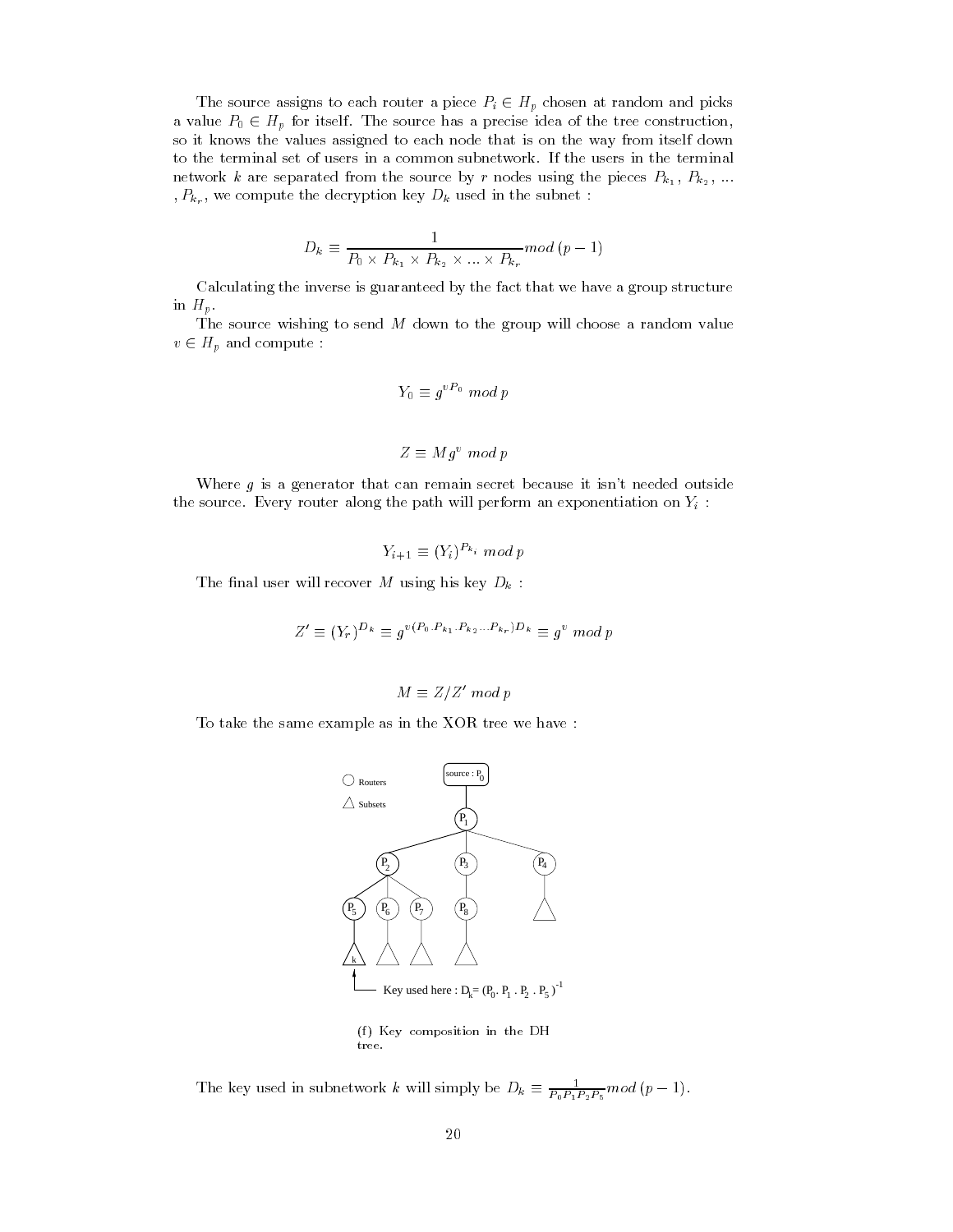#### 7.1.2 Generalization

The previous case can be generalized, giving each router  $s + 1$  pieces instead of just one. For mathematical reasons  $s + 1$  must be an odd number to make sure<sup>2</sup>  $D_k \in H_p$ . Every router i gets a set  $\{P_{i,0}, P_{i,1}, \ldots, P_{i,s}\}$  of elements of  $H_p$ . The source gets the corresponding  $\{P_{0,0},\ P_{0,1},\ ...,\ P_{0,s}\}$  set. The decryption key  $D_k$  that is used by the users in the same terminal subnetwork  $k$  separated from the source by r nodes is (considering  $P_{0,i} \equiv P_{k_0,i}$ ) :

$$
D_k \equiv \left[ \sum_{i=0}^s \left( \prod_{j=0}^r P_{k_j}, i \right) \right]^{-1} \mod (p-1)
$$

The source wishing to send a message  $M$  to the group will choose a random  $v$ and compute

$$
Y_{0,0} \equiv g^{vP_{0,0}} \mod p
$$
  
\n
$$
Y_{0,1} \equiv g^{vP_{0,1}} \mod p
$$
  
\n
$$
\vdots
$$
  
\n
$$
Y_{0,s} \equiv g^{vP_{0,s}} \mod p
$$

$$
Z \equiv M g^v \bmod p
$$

Each router performs exponentiation on the set  $\{Y_{i,j} | 0 \leq j \leq s\}$ :

$$
Y_{i+1,0} \equiv (Y_{i,0})^{P_{k_i,0}} \mod p
$$
  
\n
$$
Y_{i+1,1} \equiv (Y_{i,1})^{P_{k_i,1}} \mod p
$$
  
\n
$$
\vdots
$$
  
\n
$$
Y_{i+1,s} \equiv (Y_{i,s})^{P_{k_i,s}} \mod p
$$

The end user will recover  $M$  by computing :

$$
Z' \equiv \left(\prod_{j=0}^s Y_{r,j}\right)^{D_k} \mod p
$$

$$
M = Z/Z'
$$

The trade-off of more exponents per node is the need for more ressources. But more exponents gives a higher degree of security, as we will see.

### 7.2 Meeting the objectives.

#### 7.2.1 Group dynamics

This scheme adapts to group dynamics in a straitforward way. Each time a new subnet is connected to the multicast group, the source makes sure that all the nodes along the path have pieces and it sends the new user(s) the appropriate key.

<sup>&</sup>lt;sup>2</sup>To be more precise, in  $H_p$  where  $p = 2q + 1$ , the only odd number that is not in  $H_p$  is q.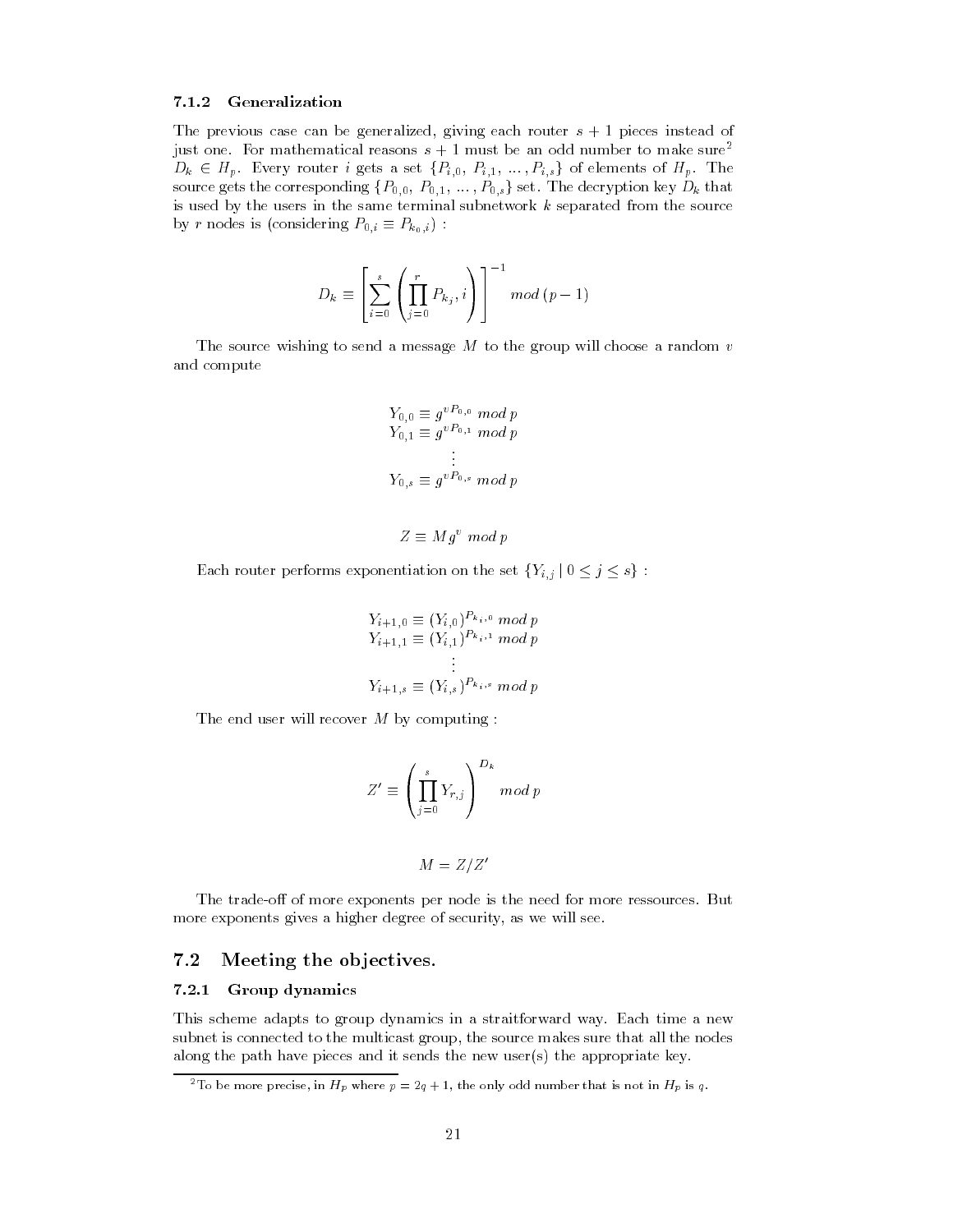A requirement was that upon the JOIN and LEAVE of a member, the key in the group must change locally. This simply means that when a JOIN/LEAVE operation is performed, the piece in the gateway router of the subnetwork has to be changed. Once that is done, the source can send the new key to the members of the subset that are allowed to stay in the group, using for example their individual public keys to encrypt the key  $D_k$ .

Therefore, the JOIN/LEAVE operation avoids the "one affects all" syndrome, limiting the affect to the subset of destinations which are in the same subnetwork.

#### 7.2.2 Condentiality

Someone observing trainc needs to find  $y_{\parallel}$  to discover the content of the message. Since v is secret, this is impossible. In fact, since q does not need to be public the problem seems somewhat harder than cracking the ElGamal cryptosystem.

#### 7.2.3 Securtity overhead

The amount of data multicast by the source is clearly independent from the number of users in the group. On the other hand the unicast payload is proportional to the JOIN/LEAVE frequency. This scheme does not cope well with massive JOIN or massive LEAVE. This is not be a problem for application which tolerate some delay in JOIN and LEAVE operations.

#### 7.2.4 Partitioning

Each terminal network is separated by a different set of nodes. Since the key used is the product of random numbers, the chances that two keys are the same is very low. This means that if a user in a terminal subgroup  $k$  gets his key  $D_k$  stolen, it will be useless outside the subgroup.

#### 7.2.5 Collusion

Users who collude together across subnets cannot infer any valuable information. In fact in the simplest case, if  $n$  users are behind  $n$  different gateways with a common ancestor in the router tree hierarchy :



In which case the *n* users hold the  $X_{1\leq i\leq n}$  following values which are obtained by calculating the inverse of the user keys :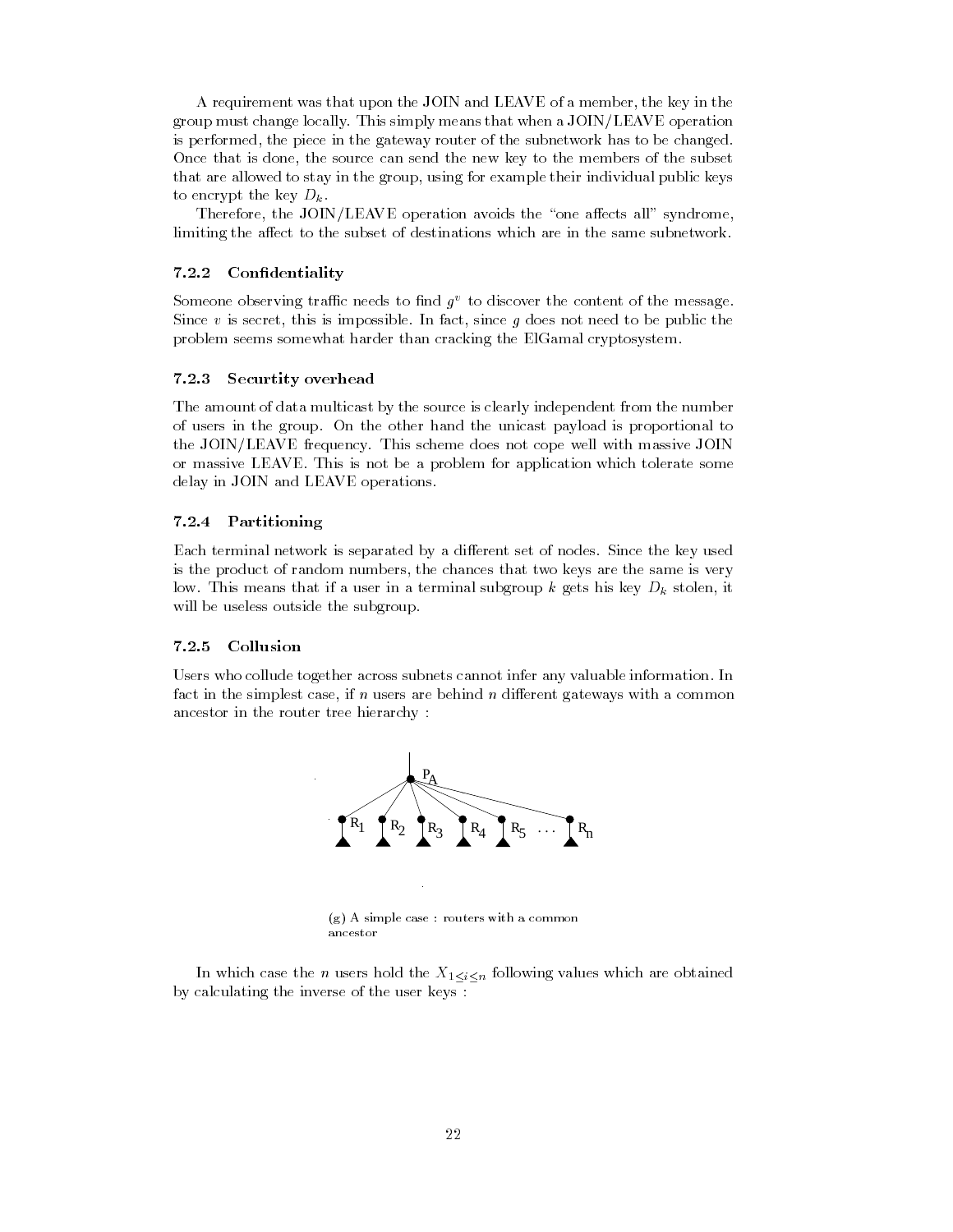$$
X_1 = P_A P_1
$$
  
\n
$$
X_2 = P_A P_2
$$
  
\n
$$
\vdots
$$
  
\n
$$
X_n = P_A P_n
$$

In other words, we have *n* equations with  $n + 1$  unknowns. Since the values of  $P_i$  are independent there is no way of giving another equation that would link two values  $P_i$  and  $P_j$  where  $i \neq j$ . Therefore collusion between users is apparently fruitless.

On the other hand a router attack can prove more interesting (see 7.3 for more details).

#### 7.2.6 Extensibility

We can extend our protocol to add source authentication. The users will be able to verify that the source is the originator of the multicast encrypted message  $M$ . This is done by proving knowledge of discreet logs in a way vaguely similar as described in [9].

Suppose the source publishes  $g^s \mod p$  where s is a secret value from  $H_p$ . The source give the end users the following key in a very similar way as before :

$$
D_k \equiv \frac{1}{P_0 \times P_{k_1} \times P_{k_2} \times \ldots \times P_{k_r} + s} \mod (p-1)
$$

Someone receiving  $D_k$  has apparently no way to extract s from it. The source computes  $w \in H_p$  a publicly known function of  $hash(M)$ , for example  $w = 2 \times ...$  $hash(M) + 1 mod (p - 1)$ , and sends :

$$
W = g^{ws} \mod p
$$

$$
Y_0 \equiv g^{wP_0} \mod p
$$

$$
Z \equiv Mg^w \; mod \; p
$$

The  $Y_i$  follow a similar destiny as described before. The final user recovers M by computing :

$$
Z\prime \equiv (W \times Y_r)^{D_k} \equiv g^{w(P_0 P_{k_1} P_{k_2} \dots P_{k_r} + s) D_k} \mod p
$$

$$
M \equiv \frac{Z}{ZI} \, mod \, p
$$

The receiver can verify that the source of the  $M$  is the same that distributed  $D_k$  by computing w and verifying that :

$$
W \equiv (g^s)^w \mod p
$$

Of course, authentication can be done using DSS or ElGamal native signatures. Another alternative could be to use signature proofs of knowledge as described in [3]. But those solutions will require an extra cost in terms of computing ressources.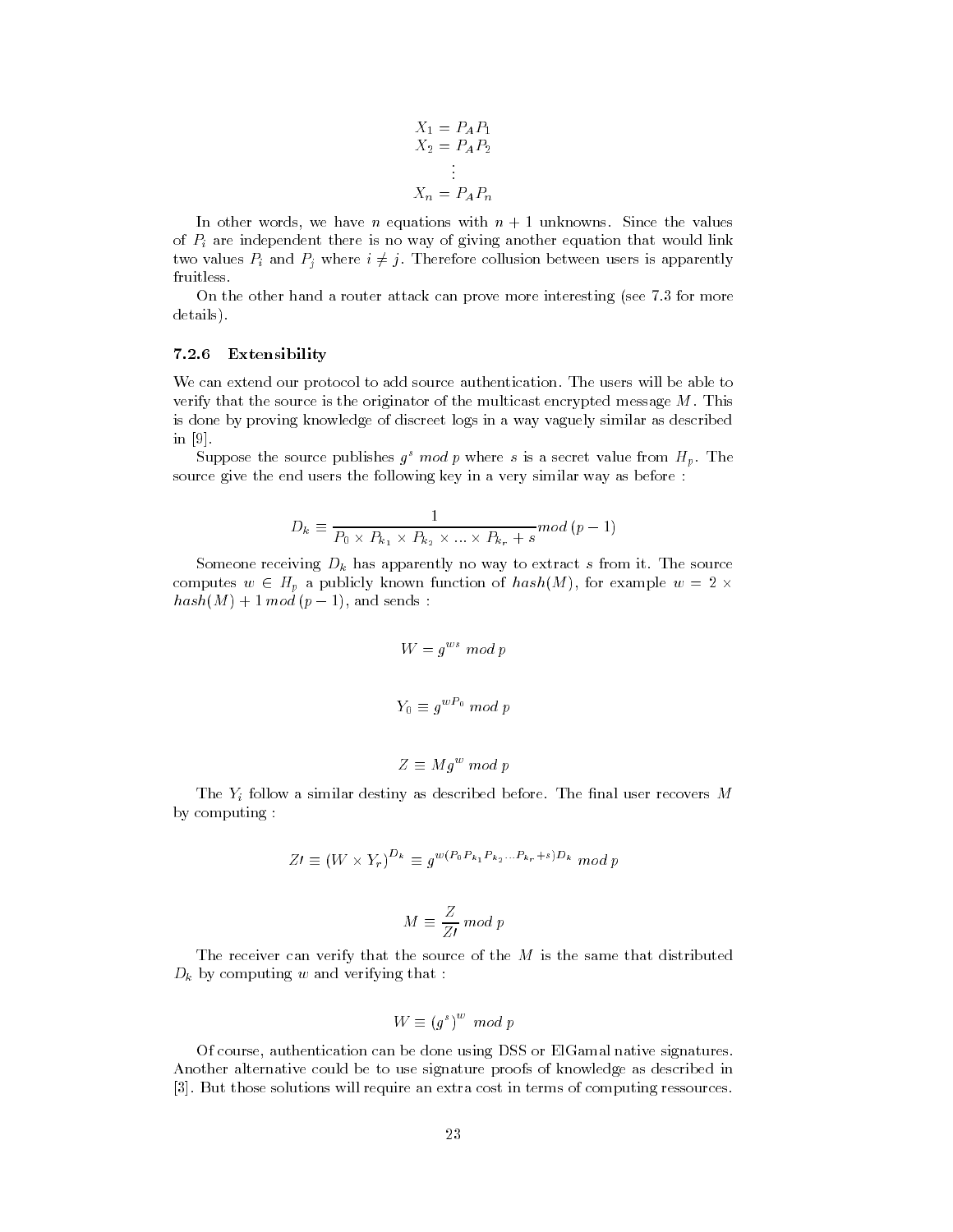### 7.3 Attacks

As we have seen, stealing a user's key has a limited impact. The stolen key will only be valid in a little portion of the multicast tree. But there still is another possible attack that can allow a member to remain in the group after a LEAVE operation. To achieve such an attack, a member will need to take control of the router to monitor the values selected by the source for exponentiation in the router. Suppose the following scenario in a subset of user  $\{A, B, C\}$ :

- 1. A malicious user A takes control the router. Therefore if his user key is  $D_A$  he knows  $D_A = (PR)^{-1} \mod (p-1)$  where R is the exponent used in the router.
- 2. The source decides A should not be a member of the group anymore, therefore it changes  $R$  to  $R$  in the router and sends users  $B$  and  $C$  the new key :  $Dt_B = Dt_C = (PRt)^{-1}mod (p-1).$
- 3. The user A can forge his own  $D\ell_A = (PR)^{-1} \times R \times (R\ell)^{-1} \mod (p-1)$

This attack can be made harder by using several exponents in the router as described in 7.1.2. If a router does  $m$  exponentiations, using  $m$  different exponents it will take m interceptions of router key change to discover enough information to allow a user to maintain membership after the  $(m+1)^{th}$  router key change. This is true provided no parent router in the hierarchy changes its key in the mean time.

To illustrate this we will take a triple exponentiation as a working example. We will omit the moduli here since they are clearly " $mod (p - 1)$ ". We suppose A a malicious user uses the key  $D_{A,1} = (P_1R_{1,1} + P_2R_{1,2} + P_3R_{1,3})^{-1}$  where the  $P_i$ values come from the parent router in the hierarchy and the  $R_{i,i}$  are the  $j$  – set of exponents used in the router. Well if  $A$  views 3 different key changes, he has to solve the following system of three unknowns  $(P_1, P_2, P_3)$ :

$$
D_{A,1} = (P_1 R_{1,1} + P_2 R_{1,2} + P_3 R_{1,3})^{-1}
$$
  
\n
$$
D_{A,2} = (P_1 R_{2,1} + P_2 R_{2,2} + P_3 R_{2,3})^{-1}
$$
  
\n
$$
D_{A,3} = (P_1 R_{3,1} + P_2 R_{3,2} + P_3 R_{3,3})^{-1}
$$

Solving such a system is not difficult. The result will be omitted here since it's a rather complex expression. Nevertheless now that A knows  $\{P_1, P_2, P_3\}$  he can forge  $D_{A,4} = (P_1R_{4,1} + P_2R_{4,2} + P_3R_{4,3})$  intercepting  $\{R_{4,1}, R_{4,2}, R_{4,3}\}.$ 

All in all this shows that besides the source of course the routers are the weak point of the system in regard of membership enforcement. Correcting this is the base of the RSA tree idea.

## 8 The RSA tree.

The RSA tree is based on the same basic mathematical structures used in RSA. In fact a similar idea is used in [5] to manage large groups.

## 8.1 Description

Let n be the product of two large primes p and q. Let  $G_n$  the group of elements of  $\mathbb{Z}_{\varphi(n)}$  that are relatively prime to  $\varphi(n) = [(p-1)(q-1)]$ , i.e. the elements of  $\mathbb{Z}_{\varphi(n)}$ that have an inverse. Now suppose a similar setting as in the DH tree except for a change in the mathematical structures. We take  $P_0$  in the source and all the  $P_i$ values in the routers as elements of  $G_n$ . The  $D_k$  key distributed to users in terminal networks is calculated using the same writing conventions as in the DH tree :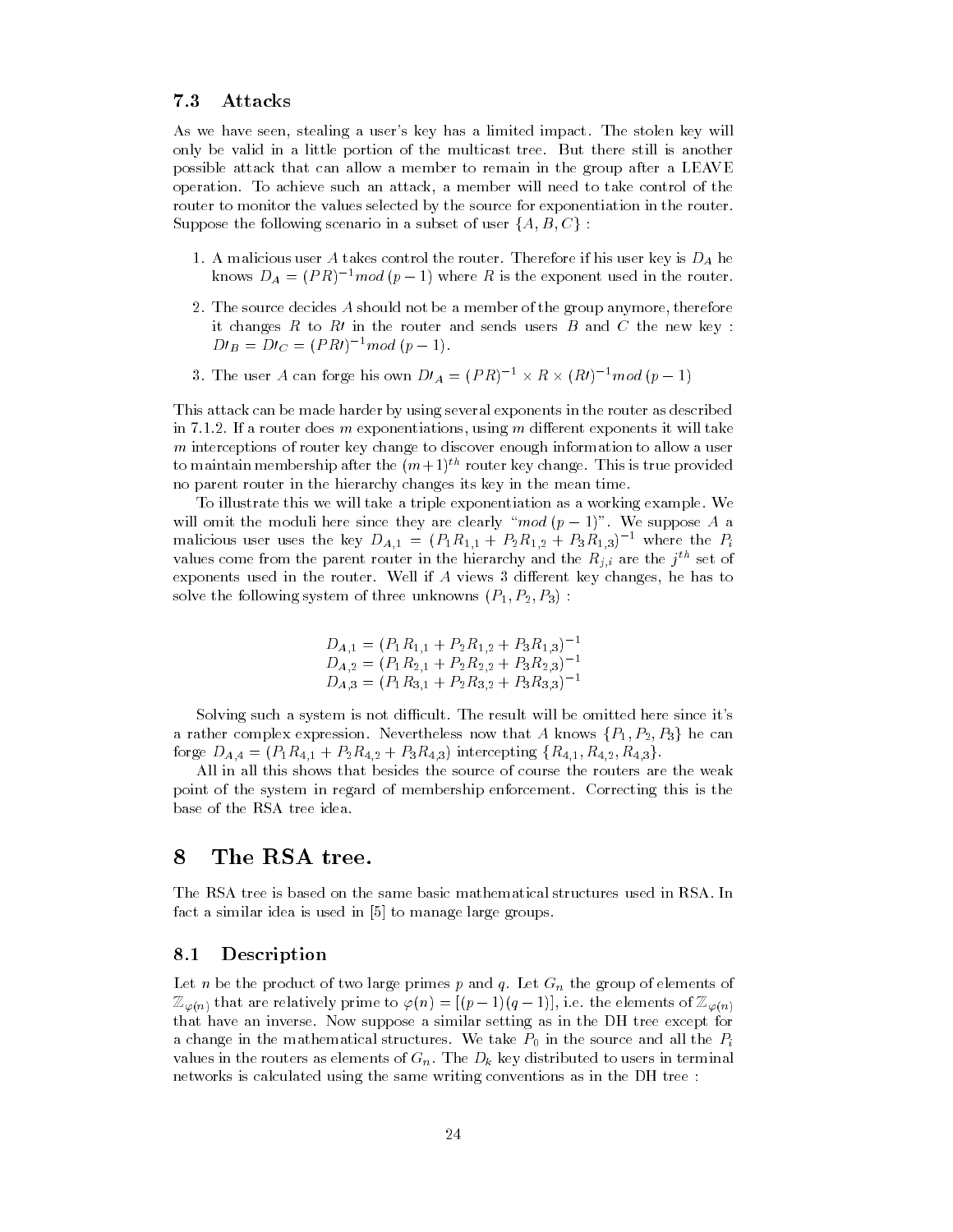$$
D_k \equiv \frac{1}{P_0 P_{k_1} P_{k_2} ... P_{k_r}} \mod \varphi(n)
$$

The source willing to send a message  $M$  has even less work to do than in the DH tree. It simply sends :

$$
Y_0 \equiv M^{P_0} \bmod n
$$

Routers along the path down to the user subset  $k$  use their pieces to participate in the encryption :

$$
Y_{i+1} \equiv (Y_i)^{P_{k_i}} \mod n
$$

The final user recovers  $M$  by computing :

$$
M \equiv (Y_r)^{D_k} \mod n
$$

### 8.2 Ob jectives

This scheme which is quite similar to the DH scheme fullfills the same objectives. Moreover it is stronger than the previous scheme in respect to the router attacks we described. Even if a malicious user takes control of the exponentiation values used in the routers, he will not be able to make calculations with them because he cannot find  $\varphi(n)$ . Thus he has no idea of the mathematical structure used for exponents.

Even better : there is no reason why the source could not send the pieces belonging to the routers in clear text over the network, as long as the original  $P_0$ remains secret.

#### 8.3 Attacks

Giving many ciphertexts of the same message might make some form of cryptanalysis easier. It is not clear if several ciphertexts of M could allow an easier way to factor *n* thus breaking the encryption. Note however that the common modulus attack on RSA described for example in [1] does not apply here since  $P_0$  is secret.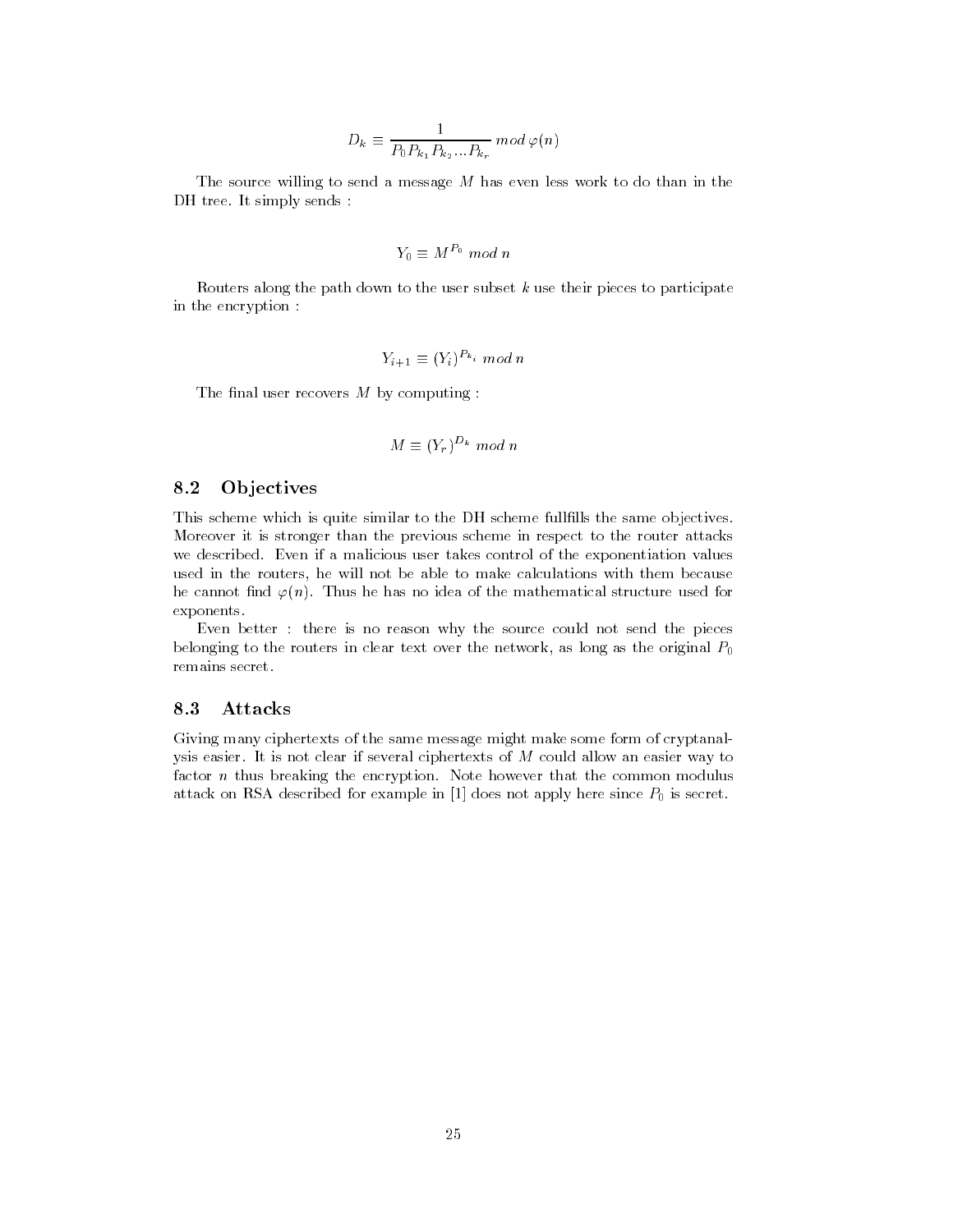## 9

#### 9.1 Implementation issues

We have concentrated on the theoretical aspects of the DH and RSA trees but some aspects will probably need some work before an implementation can be done.

Some might not like the idea of putting the functionalities we have described in routers. Because of the complexity of some of the operations, it's true this might not be appropriate. It would probably mean that all the multicast routers should be changed. But one should note that the real strategic points in our multicast tree is the source and the gateway routers of the terminal networks. It can be considered realistic that special multicast gateway routers will be build and used for companies that need security. After all some gateway routers have firewall functions included in them.

One should also note that while we used the terms *router* and *node* interchangerably, the nodes don't have to be in fact routers. We could use what the author of [7] call agents. The source would broadcast to a specied group to which agents only would respond. These agents would apply the transformations we described in our tree models and rebroadcast the data to another multicast address. This can go on recursively to finally form a tree structure similar to what we have done with routers. This would have the added advantage to allow a more distributed control and also allow the agents to take care of reliability issues needed in our secure multicast key distribution.

Another issue is the added delay of the security operations. The exponentiation needed in RSA and DH are slow compared to most operation that would be expected to be done on network data. They are considered to be of order  $O(n^+)$  bit operations relatively to the length  $n$  in bits of the keys. There are two things to consider that makes this less of a problem.

First we don't need to perform our operations on every message. Actually the source can encrypt the data it sends with a performant bloc cipher such as DES or IDEA and distribute the key with the algorithms we have described. This can be seen as some kind of indirection. Moreover in some cases, the data sent does not need to be completely encrypted. For example some satelite TV broadcastings only encrypt the horizontal synchronization descriptors in the picture. Hence the bandwith used by such satellite video traffic is wide but the decryption needed remains reasonable.

Secondly the key distribution process can often be done ahead in time. A user that is going to join a group can receive his key minutes before it becomes valid. Everything depends on the time slicing policy of the source.

Besides one should note that the key distribution data and the effective data itself don't need to use the same multicast group address if we use indirection.

#### $9.2$ Possible directions

Tamperproof hardware Making the routers more secure in the DH tree algorithm might be better achieved using tamperproof hardware. The idea would be to protect the exponent and exponentiation operation from external evesdropping. This could be done by hiding the random generator of the exponent and the exponentiation in some form of tamperproof hardware.

Super large multicast groups Another problem is related to really large groups similar to groups you can expect doing multicast pay TV. In all the previous discussions, the assumption was that the user had a minimum interest in keeping the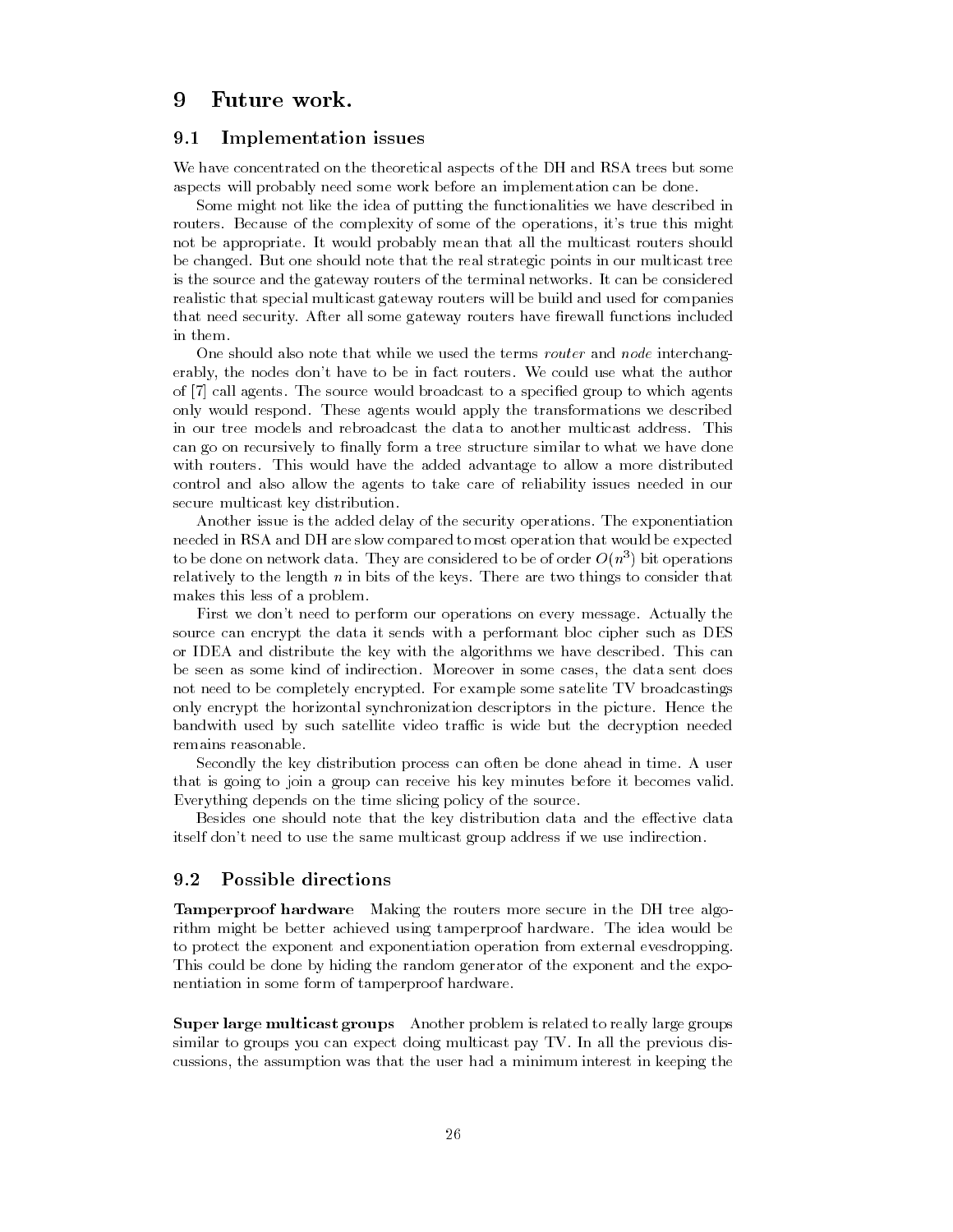information he receives secret. If that isn't the case a member can quite simply rebroadcast the data to other users without encryption.

To counter this, tamper proofhardware might provide some kind of protection. But in the end it might prove impossible to stop \rebroadcasting". It will be interesting to look at way to detect this type of behavior on open networks, the same way TV broadcasting authorities detect fraudulent TV broadcasters.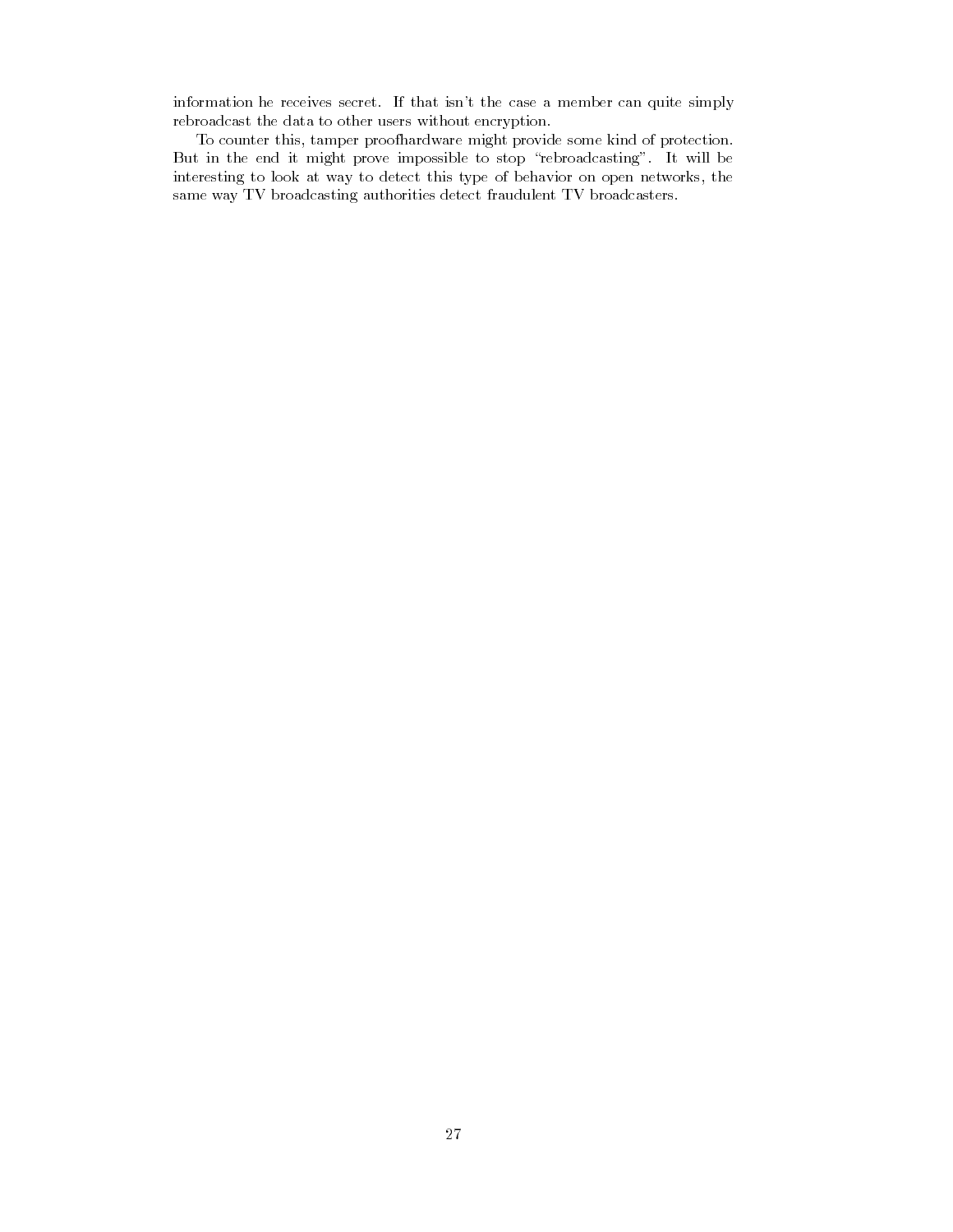# Conclusion

This report has shown three algorithms to do key distribution in a multicast tree. The first one is based on the XOR binary operation while the two others are based on two classical public key algorithms that have been extended to use multiple pieces. The key idea was to let the routers -or more generally the nodes in the networkcontribute to the encryption. This allows a partitioning of all the members of a multicast group and in turn it also allows to give a possible solution to the key change scalability issue.

The XOR scheme demonstrated the basic principles that can be used to achieve key distribution in a multicast context but also suffered from some clear weaknesses.

The second scheme, based on ElGamal has the added possibility to do source authentication. It partially looses it's security if the gateway nodes are corrupted. In such a case, members can maintain membership fraudulently.

The third scheme, based on RSA allows less trust in the participating nodes of the tree model, because the exponentiation values don't need to be hidden from the public. On the other hand, the mathematic structures should probably go through a deeper study to make sure the RSA model doesn't become weaker with so many users working with the same modulus.

The schemes described may also be usefull in ordinary groups with a large number of users and membership dynamics.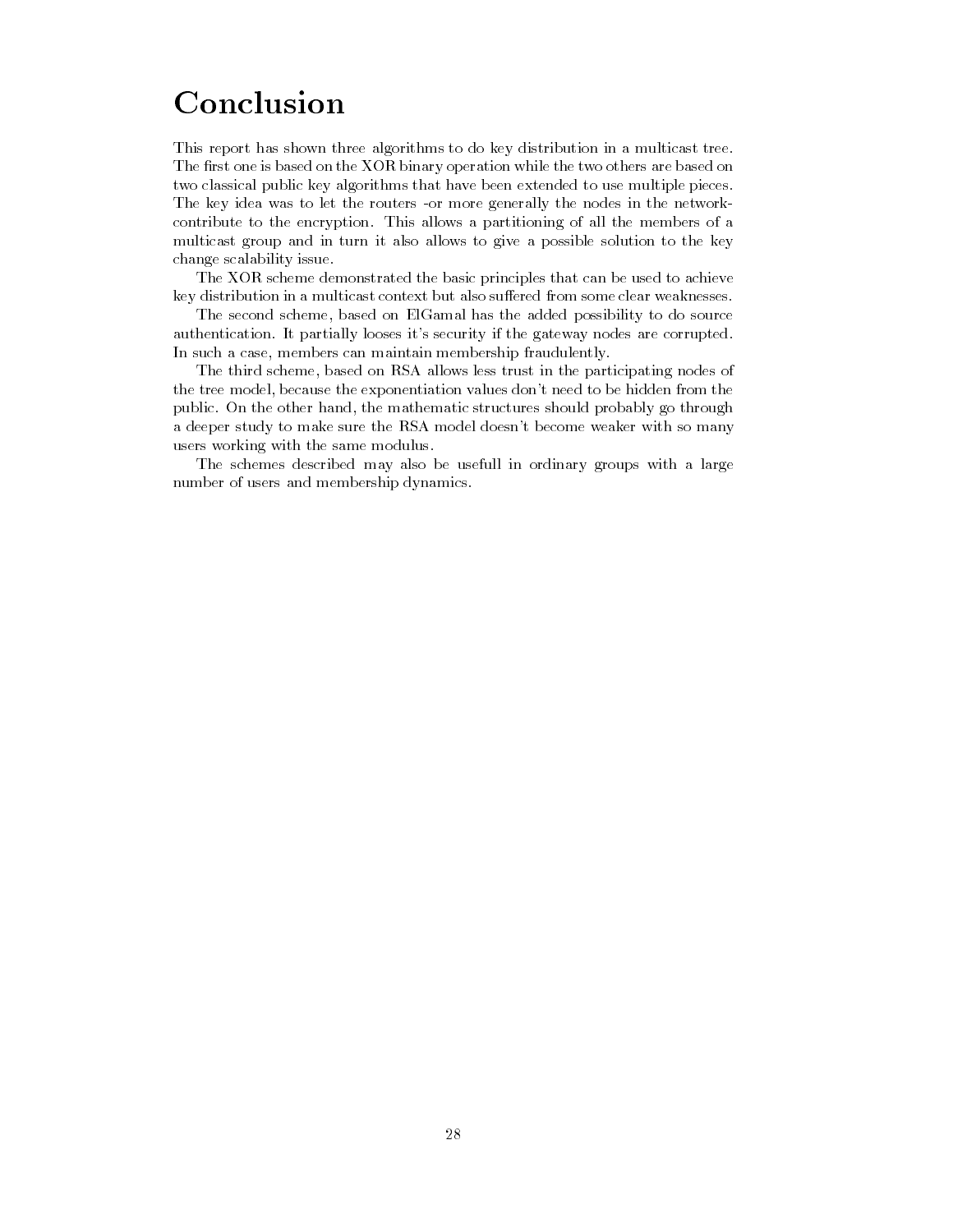# Part IV Appendix

# A Shared polynomials

This section, though not part of the core subject of this report came as an aside from the work done on group communications.

In an unpublished paper [2], Yi Mu, Vijay Varadharan and Khan Quac Nguyen build an interesting group public key scheme based on exponentiated polynomials. Basically, users in a group each choose a secret number and send it to a trusted host. This host then computes a polynomial with those secrets as roots. This polynomial is then used to create a group public key, which can be used for encryption. The mathematical construction behind this scheme will be exposed first, then we will demonstate a way to extend the scheme to distribute the construction of the public key. This new scheme as the main advantage of eliminating the need to send the secret keys over the network to a trusted host or any other host.

## A.1 A group public key cryptosystem

#### A.1.1 The setup phase

Let  $p$  be a carefully chosen prime number and  $g$  a publicly known generator of  $\mathbb{Z}_p$ . Each member *i* of the group of *n* users chooses a number  $r_i \in \mathbb{Z}_p$  and send it to a trusted host. The host then computes :

$$
P(x) = z \prod_{i=0}^{n-1} (x - r_i) = \sum_{i=0}^{n} p_i x^i \pmod{p}
$$

Where z is a constant that is thrown away after the computation. The host then computes  $\beta_i = g^{p_i} \mod p$ . The set  $K = \{\beta_i, i \in 1 \dots n\}$  is the group public key.

This key has the specific property that for any  $r_j$  root of the polynomial, we have :

$$
\prod_{i=0}^n \beta_i^{(r_j)^i} \equiv g^{P(x)} \equiv 1 \, mod \, p
$$

#### A.1.2 Encryption and decryption

If Alice wishes to encrypt a message  $m$  to send it to the members of the group, she chooses a random value  $k$  and computes :

$$
c_1 = \left\{ g^k \beta_0^k, \, \beta_1^k, \, \ldots, \, \beta_n^k \right\} \pmod{p}
$$

$$
c_2 = m g^{\kappa} \pmod{p}
$$

The ciphertext is the pair  ${c_1, c_2}$ . To decrypt the message any group member can use his root  $r_j$  and compute :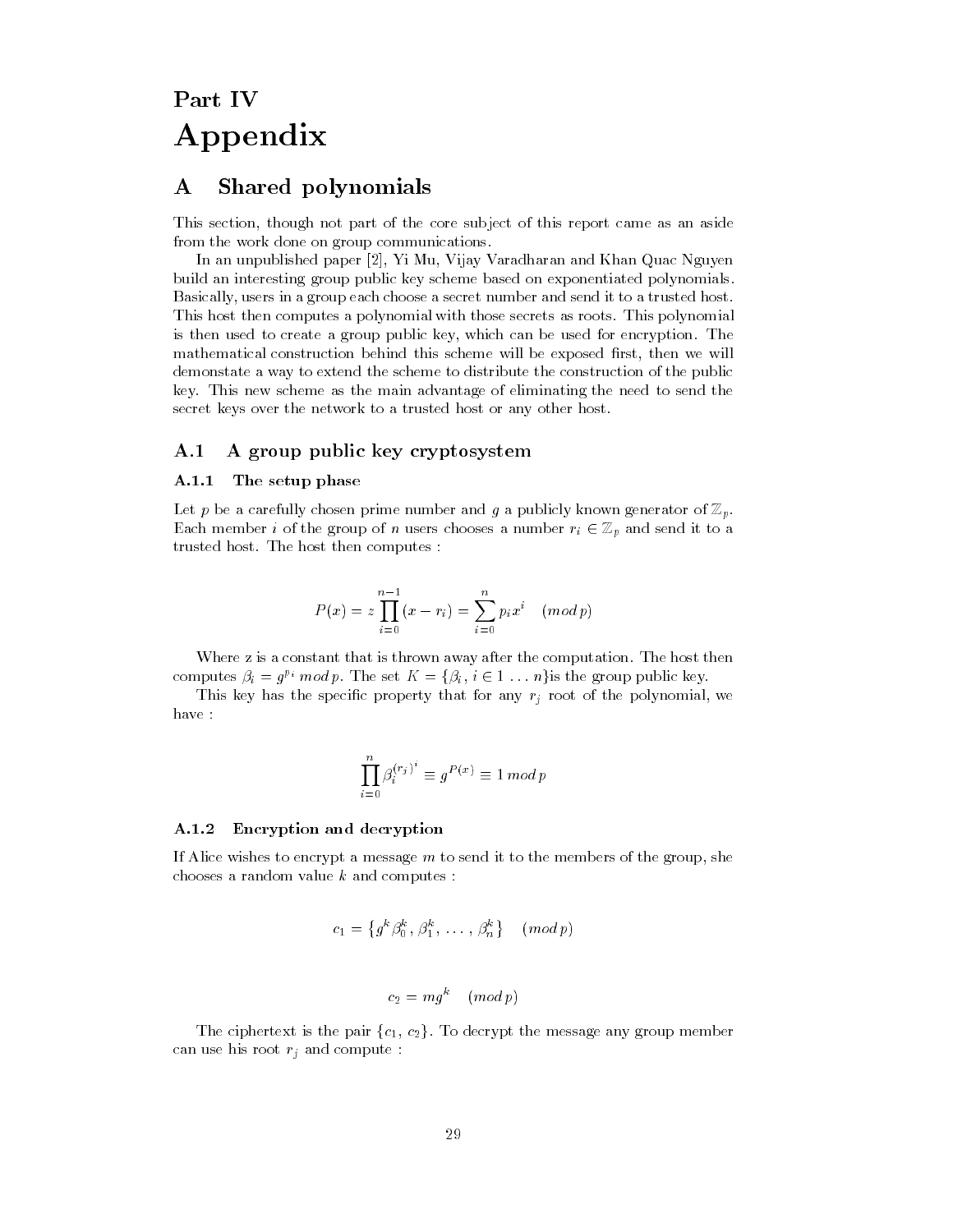$$
c'_{1} = g^{k} \beta_{0}^{k} \prod_{i=1}^{n} \beta_{i}^{k(r_{j})^{i}}
$$
  
=  $g^{k} \left( \prod_{i=0}^{n} \beta_{i}^{k(r_{j})^{i}} \right)$   
=  $g^{k} \left( \prod_{i=0}^{n} g^{kp_{i}(r_{j})^{i}} \right)$   
=  $g^{k} g^{k} P(r_{j}) = g^{k} \mod p$   
 $m = c_{2}/c'_{1} = (mg^{k}) / g^{k} \mod p$ 

This scheme enables a group of users to share a public key, while still having a different decryption key for each user.

It is also probably possible to do group signatures using this public key. As in most group public key systems this scheme requires the users to send their secret to a trusted group manager. This can be a drawback, since in might not be desirable to let the secret leave the host that uses it. In the next section, we will show a simple way to compute the public key in a distributed way without revealing any secrets from the hosts.

#### A.2 A distributed approach

#### A.2.1 Constructing a shared polynomial.

First, let's forget about exponentiation and take a general look at polynomials.

Adding a root to a polynomial in  $\mathbb{Z}[x]$ . Let  $P(x)$  be a polynomial with k roots in Z. We can write :

$$
P(x) = z \prod_{i=0}^{k-1} (x - a_i) = \sum_{i=0}^{k} p_i x^i
$$

Where z is a constant, the  $a_i$  values are roots of the polynomial and the  $p_i$  values are the coefficients of the expanded expression of the polynomial. Now, suppose we want to create a polynomial  $Q(x)$  from  $P(x)$ , with the k previous roots, plus a new one we will call b. We have  $Q(x) = P(x)(x - b)$ . Thus, from the expanded form of  $P(x)$  we can compute  $Q(x)$ :

$$
Q(x) = q_0 x^0 + q_1 x^1 + \dots + q_{k+1} x^{k+1}
$$
  
=  $(x - b) (p_0 x^0 + p_1 x^1 + \dots + p_k x^k)$   
=  $-b p_0 x^0 - b p_1 x^1 - \dots - b p_k x^k + p_0 x^1 + p_1 x^2 + \dots + p_k x^{k+1}$ 

So if we only represent  $Q(x)$  by its coefficients in the expanded form, one can verify that :

$$
q_0 = -bp_0
$$
  
\n
$$
q_i = -bp_i + p_{i-1} , for \ 1 \le i \le k
$$
  
\n
$$
q_{k+1} = p_k
$$

Knowing the coefficients of a polynomial  $P(x)$  of degree k in  $\mathbb Z$ , allows someone to easily create a new polynomial of degree  $k + 1$  with the same roots as  $P(x)$ plus a new one that can be chosen at random. This scheme can be extended to polynomials with coefficients in an exponentiated field.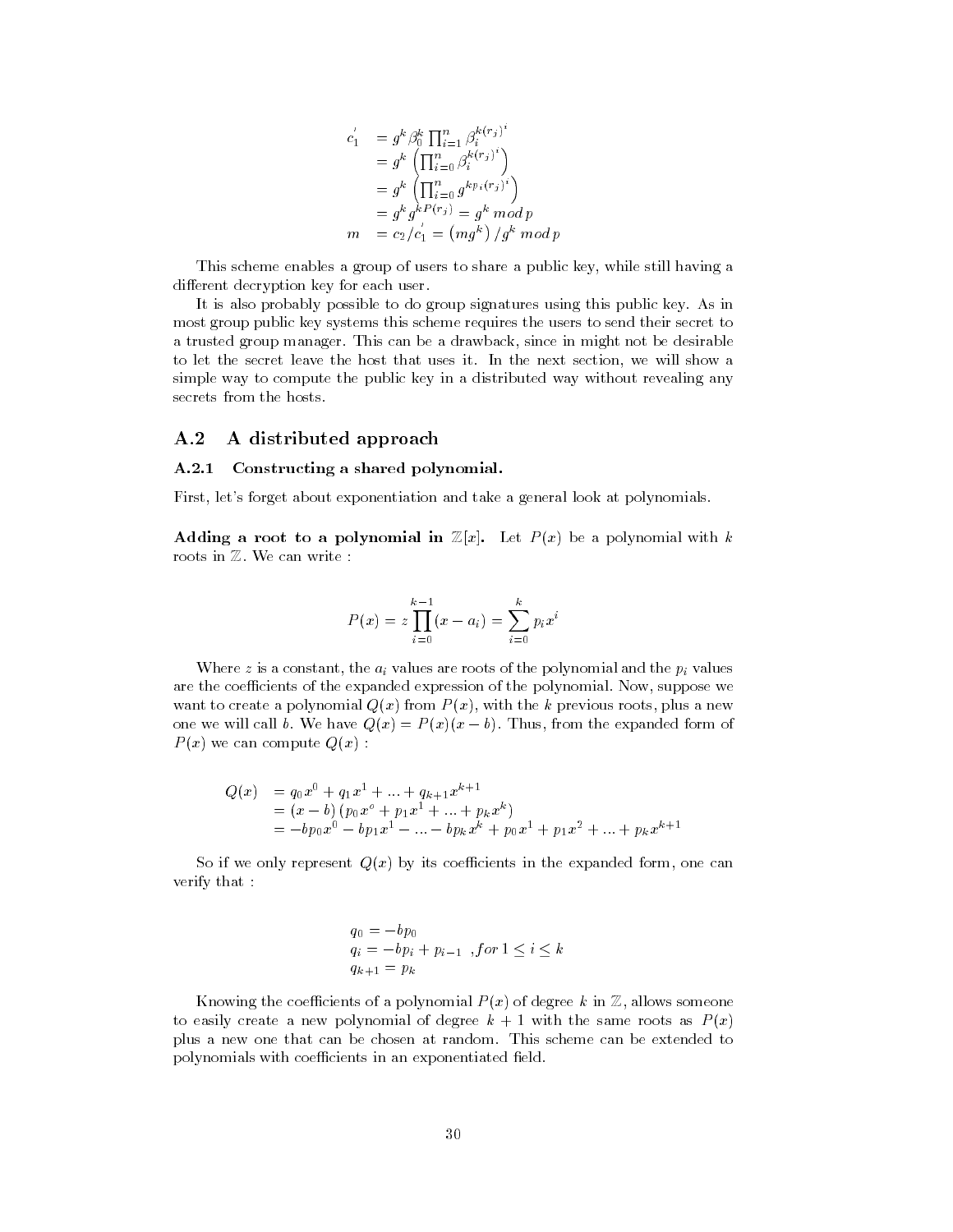**Extension to a exponentiated field.** Let  $m$  be a prime number and  $g$  a generator of the cyclic group of order<sup>3</sup>  $m-1$ . We can create a represention of  $g^{P(x)}$  where  $P(x)$  is defined similarly as above, except for the fact that  $P(x)$  is in  $\mathbb{Z}/(m-1)\mathbb{Z}[x]$ . Using the coefficients of  $P(x)$ , we define:

$$
\beta_i \equiv g^{\,p_{\,i}}\ (mod\ m)
$$

In such a case  $g^{P(x)}$  will be represented in  $\mathbb{Z}_m$  by the set  $B_k = \{\beta_0, \beta_1, \dots, \beta_k\}.$ If r is a root of  $P(x)$  then we have :

$$
{\beta_0^r}^{\circ}\times{\beta_1^r}^1\times\ldots\times{\beta_k^r}^k=g^{p_0r^0}\times g^{p_1r^1}\times\ldots\times g^{p_kr^k}\equiv g^{P(r)}mod\,m\equiv 1\,mod\,m
$$

Now, suppose we want to create a new set  $B_{k+1} = \{\delta_0, \delta_1, \ldots, \delta_{k+1}\}\)$  representing  $g^{Q(x)}$  where  $Q(x) = P(x)(x - b)$  in  $\mathbb{Z}_{m-1}[x]$ . From above we have :

$$
\delta_0 = g^{-bp_0} = (\beta_0)^{-b}
$$
  
\n
$$
\delta_i = g^{-bp_i + p_{i-1}} = (\beta_i)^{-b} \times \beta_{i-1}, \text{ for } 1 \le i \le k
$$
  
\n
$$
\delta_{k+1} = g^{p_k} = \beta_k
$$

So, adding a root b to a system with k coefficients requires the computation in  $\mathbb{Z}_m$  of  $k+1$  exponentiations and k products.

#### A.2.2 A group public key agreement.

This can be used as the base of a group public key agreement. An "initiator" chooses a polynomial of degree 1 of the form  $z(x - a)$ , where a is the root of the polynomial - the initiator's private key - and  $z$  a random value that is thrown away after the computation. The initiator then computes  $\{\beta_0, \beta_1\}$  where  $\beta_0 = g^a \pmod{m}$ and  $\rho_1 = g$  (*mod m*), then it sends them to the next member of the group. In turn the next member computes a set of 3 values and passes it along. This goes on until the last member has done his computation. After that, the public key can be published and the group members can eventually verify individually that they are in the group.

As one might guess, some questions have been voluntarily eluded here, for time and space reasons. The setup phase described above needs to be secured in a way or another. This is a similar problem as in the Diffie-Hellman key agreement procedure. Another problem is key certication : since it's so easy to add a user to a group, provisions should be made for key certification...

**Drawbacks.** There are a few drawbacks in this scheme. The first one is that if we use it for signatures, there is no central authority to verify the signature in case of a disagreement. More precisely, there is no practical way of nding who signed a document on behalf of the group. A hybrid scheme could probably be used as suggested in [4]: we would share a secret with a authority that would be capable of "opening" the signature in case of a problem and the hosts would also keep an individual secret, possibly similar to the polynomial roots described above.

The second problem is that removing a user is not simple. Mathematically, it's possible but it requires cooperation from the user who leaves the group. So the only safe way to do it is to recompute the public key from the start, excluding the leaving user from the new key agreement.

The third and biggest problem is scalability. As we can see, the computation and the key size of the group is proportional to the group size. This is often the case

 $\,$  this can probably be generalized to a non-prime  $m$  with little modification  $\,$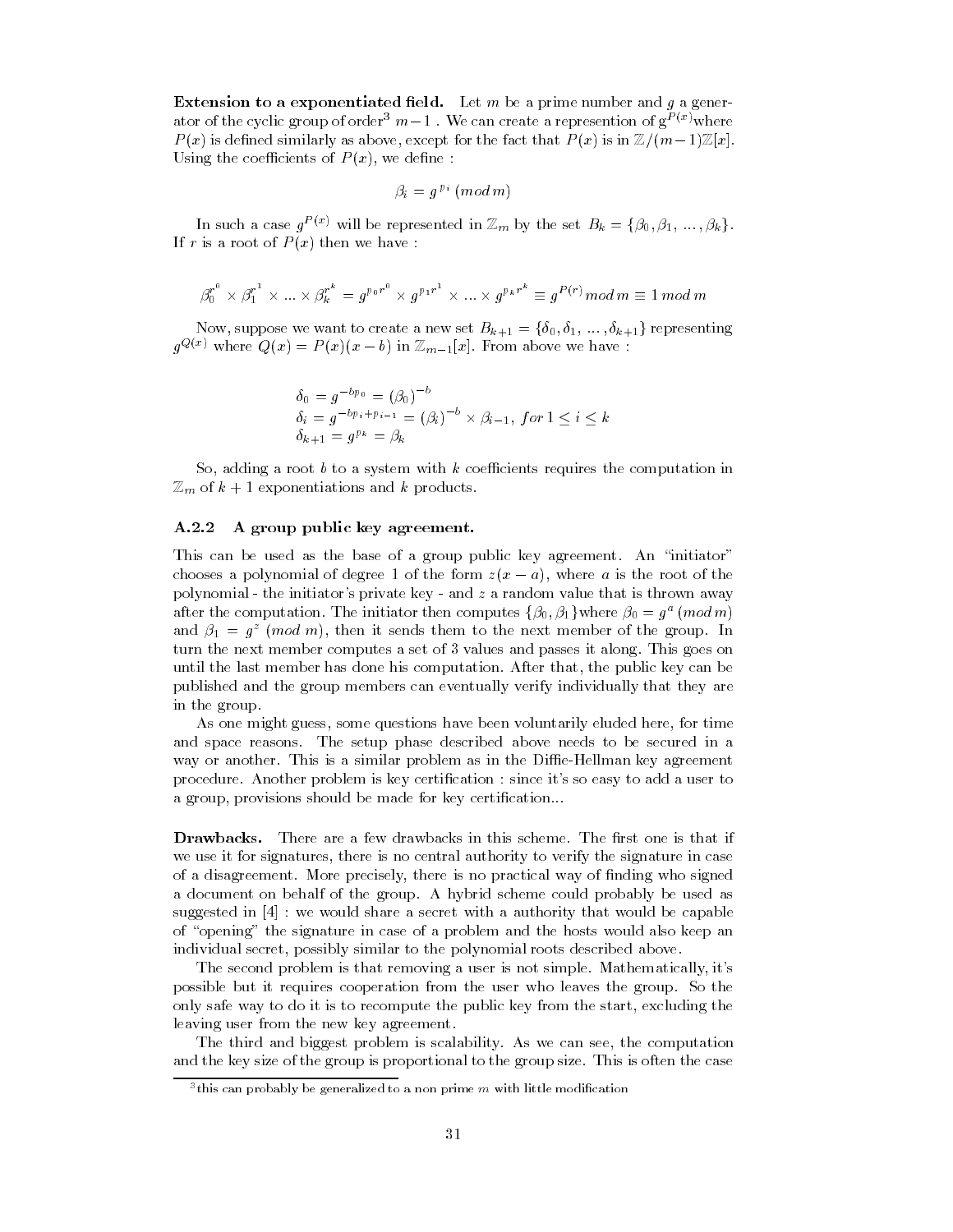in group public key schemes but ideally we would like to have xed size keys and computation amounts. For example, Camermish[3] has proposed such a scheme, but it requires a very strong hash function.